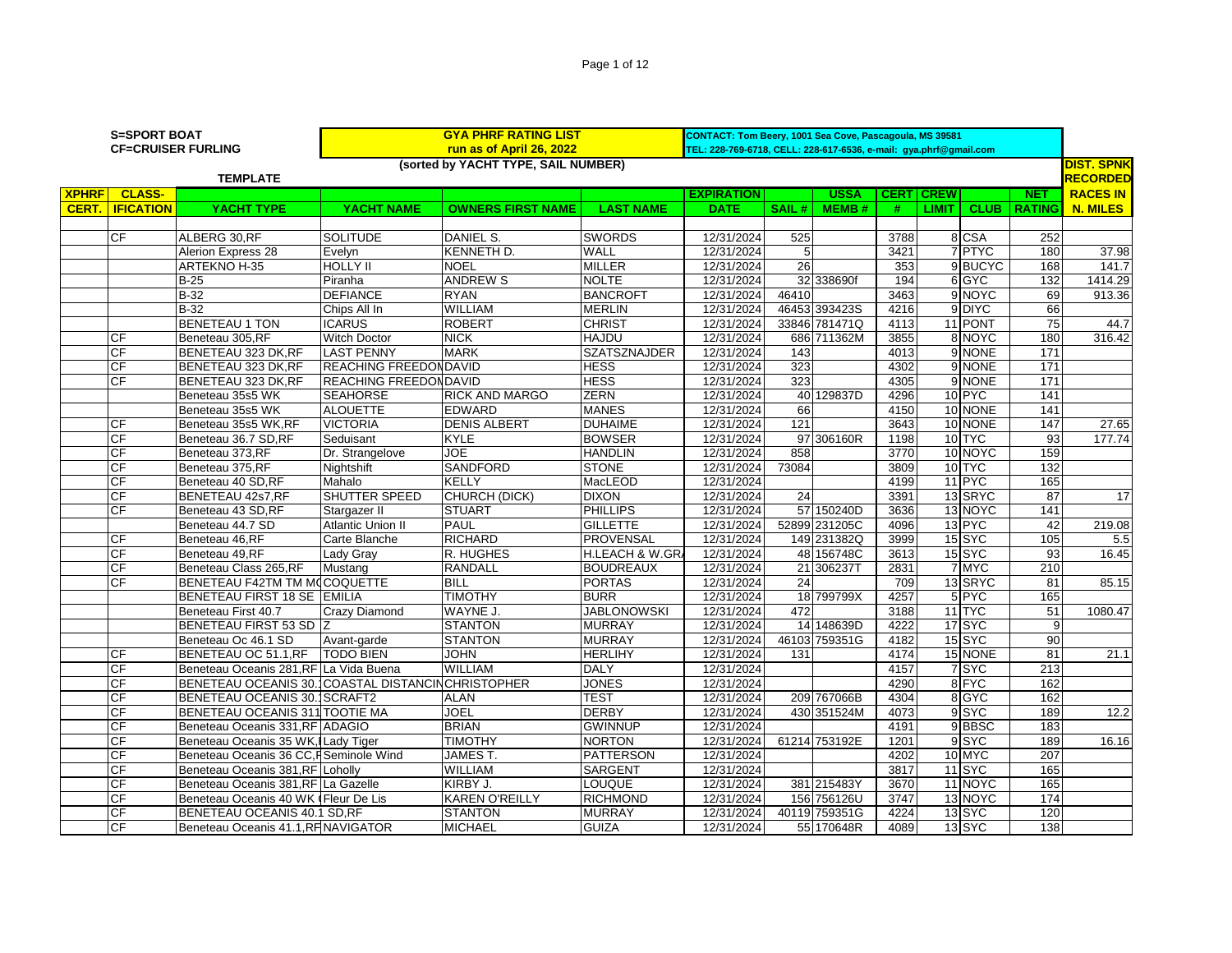|              | <b>S=SPORT BOAT</b><br><b>CF=CRUISER FURLING</b> |                                        |                     | <b>GYA PHRF RATING LIST</b><br>run as of April 26, 2022 |                      | CONTACT: Tom Beery, 1001 Sea Cove, Pascagoula, MS 39581<br>TEL: 228-769-6718, CELL: 228-617-6536, e-mail: gya.phrf@gmail.com |                 |               |      |                  |                   |               |                                      |
|--------------|--------------------------------------------------|----------------------------------------|---------------------|---------------------------------------------------------|----------------------|------------------------------------------------------------------------------------------------------------------------------|-----------------|---------------|------|------------------|-------------------|---------------|--------------------------------------|
|              |                                                  | <b>TEMPLATE</b>                        |                     | (sorted by YACHT TYPE, SAIL NUMBER)                     |                      |                                                                                                                              |                 |               |      |                  |                   |               | <b>DIST. SPNK</b><br><b>RECORDED</b> |
| <b>XPHRF</b> | <b>CLASS-</b>                                    |                                        |                     |                                                         |                      | <b>EXPIRATION</b>                                                                                                            |                 | <b>USSA</b>   |      | <b>CERT CREW</b> |                   | <b>NET</b>    | <b>RACES IN</b>                      |
| <b>CERT.</b> | <b>IFICATION</b>                                 | YACHT TYPE                             | YACHT NAME          | <b>OWNERS FIRST NAME</b>                                | <b>LAST NAME</b>     | <b>DATE</b>                                                                                                                  | SAIL#           | <b>MEMB#</b>  | #    | LIMIT I          | <b>CLUB</b>       | <b>RATING</b> | <b>N. MILES</b>                      |
|              |                                                  |                                        |                     |                                                         |                      |                                                                                                                              |                 |               |      |                  |                   |               |                                      |
|              | <b>CF</b>                                        | BENETEAU OCEANIS 411 LUNA SEA          |                     | <b>VICTOR</b>                                           | <b>ECHENIQUE</b>     | 12/31/2024                                                                                                                   |                 | 194 1120899   | 1097 |                  | 13 TYC            | 162           |                                      |
|              | CF                                               | Beneteau Oceanis 44 CC. FSouthern Rain |                     | EARL J.                                                 | <b>SONNIER</b>       | 12/31/2024                                                                                                                   | 207             |               | 3879 |                  | 13 <sub>SYC</sub> | 150           |                                      |
|              |                                                  | BENETEAU OCEANIS 440 OBLIVIOUS         |                     | <b>STEVEN</b>                                           | <b>ORR</b>           | 12/31/2024                                                                                                                   |                 |               | 2714 |                  | 13 PYC            | 108           |                                      |
|              | CF                                               | Beneteau Oceanis 440.RF Fidelis II     |                     | OLIVER S.                                               | MONTAGNET, JR.       | 12/31/2024                                                                                                                   |                 | 52150 661253Q | 4050 |                  | 13 PCYC           | 111           |                                      |
|              | <b>CF</b>                                        | BENETEAU OCEANIS 45, HEIDI             |                     | <b>LYNN</b>                                             | DELL                 | 12/31/2024                                                                                                                   |                 |               | 1121 |                  | 13 PYC            | 126           |                                      |
|              | CF                                               | Beneteau OCEANIS 46 SDORION            |                     | <b>JOHN</b>                                             | <b>SHAFFER</b>       | 12/31/2024                                                                                                                   |                 | 1026 237343V  | 4289 |                  | 15 PYC            | 108           |                                      |
|              | CF                                               | BENETEAU OCEANIS 461 XTC               |                     | <b>THOMAS</b>                                           | <b>GLEW</b>          | 12/31/2024                                                                                                                   |                 | 38 203281P    | 1151 |                  | 13 SPYC           | 96            |                                      |
|              | CF                                               | Beneteau Oceanis 473 SD, NA ZDRAVI     |                     | <b>CHRISTOPHER</b>                                      | <b>SCHMIDT</b>       | 12/31/2024                                                                                                                   |                 |               | 1179 |                  | 15 NONE           | 114           |                                      |
|              | CF                                               | Beneteau Oceanis 473 sd, ITraSea       |                     | LARRY                                                   | COST                 | 12/31/2024                                                                                                                   | 25              |               | 1118 |                  | 15 PYC            | 114           |                                      |
|              | CF                                               | BENETEAU OCEANIS 48. BLUE MOON         |                     | <b>BILLY</b>                                            | <b>YOUNG</b>         | 12/31/2024                                                                                                                   | $\overline{70}$ |               | 3968 |                  | 15 NONE           | 111           |                                      |
|              | CF                                               | beneteau Sense 50,RF                   | <b>Skylark</b>      | <b>GENE</b>                                             | <b>SIMON</b>         | 12/31/2024                                                                                                                   |                 | 44 753333B    | 3993 |                  | 15SYC             | 90            | 83.9                                 |
|              | <b>CF</b>                                        | Bristol 27.7.RF                        | Windswept           | <b>BRUCE</b>                                            | <b>CRANNER</b>       | 12/31/2024                                                                                                                   | 3               |               | 4016 |                  | 7 SYC             | 237           |                                      |
|              | CF                                               | <b>BRISTOL 40,RF</b>                   | <b>DIAMOND</b>      | FREDERICK W.                                            | <b>RANKIN</b>        | 12/31/2024                                                                                                                   | $\overline{77}$ |               | 36   |                  | 11 PYC            | 213           |                                      |
|              |                                                  | C&C 24                                 | <b>BAILE SOL</b>    | <b>JOHN</b>                                             | <b>BOGIL</b>         | 12/31/2024                                                                                                                   |                 | 232 656078D   | 405  |                  | 6BBSC             | 234           | 110.61                               |
|              | CF                                               | <b>C&amp;C 29.RF</b>                   | <b>ROCK-N-ROLL</b>  | <b>OBIE</b>                                             | <b>OLDS</b>          | 12/31/2024                                                                                                                   | 23530           |               | 4007 |                  | 8BBSC             | 189           |                                      |
|              | CF                                               | C&c 29-2.RF                            | Suprise             | ALLAN J.                                                | <b>MAXWELL</b>       | 12/31/2024                                                                                                                   | 350             |               | 4196 |                  | 7 CSA             | 180           |                                      |
|              | S                                                | C&C 30 ODR                             | <b>MY SHARONA</b>   | <b>GEORGE</b>                                           | <b>GAMBLE</b>        | 12/31/2024                                                                                                                   |                 | 30009 332448T | 4082 |                  | 8 PYC             | 39            |                                      |
|              | CF                                               | C&C 31 Corvette, RF                    | <b>Nellie Belle</b> | <b>SCOTT</b>                                            | <b>LAUGHLIN</b>      | 12/31/2024                                                                                                                   |                 | 317 768601V   | 940  |                  | 8 FYC             | 219           |                                      |
|              |                                                  | C&C 32                                 | <b>ARCTURUS</b>     | <b>MARK</b>                                             | <b>ELLIOTT</b>       | 12/31/2024                                                                                                                   | 26528           |               | 3324 |                  | 8 FYC             | 165           | 61.11                                |
|              | <b>CF</b>                                        | C&C 34.RF                              | Snap Dragon         | <b>THOMAS</b>                                           | <b>McNALLY</b>       | 12/31/2024                                                                                                                   |                 | 419 354040N   | 538  |                  | 9BBSC             | 165           | 18                                   |
|              | CF                                               | C&C 34, RF                             | <b>BRIAR PATCH</b>  | <b>EDWARDs &amp; MICHAEL</b>                            | LEVERT. JR & III     | 12/31/2024                                                                                                                   | 30459           |               | 3127 |                  | 9SYC              | 156           | 8.63                                 |
|              | CF                                               | C&C 35-1, RF                           | <b>DEFIANCE</b>     | <b>THOMAS</b>                                           | <b>BURNS</b>         | 12/31/2024                                                                                                                   | 3324            |               | 2241 |                  | 10 PONT           | 141           | 62                                   |
|              | CF                                               | C&C 35-1, RF                           | <b>TOUCHE'</b>      | <b>DENNIS</b>                                           | <b>CHEUVRONT</b>     | 12/31/2024                                                                                                                   |                 | 10435 229654E | 1972 |                  | 10 PONT           | 141           | 518.56                               |
|              |                                                  | C&C 35-3                               | Over the Line       | <b>CHRISTOPHER WILKE</b>                                | & LANI SYBERT        | 12/31/2024                                                                                                                   |                 | 4343 226607R  | 3016 |                  | 10SYC             | 129           | 594.94                               |
|              |                                                  | C&c 36-1                               | <b>Black Magic3</b> | <b>BERNARD E.</b>                                       | <b>MOSEBY</b>        | 12/31/2024                                                                                                                   | 33162           |               | 297  |                  | 10 MYC            | 147           | 214.29                               |
|              | <b>CF</b>                                        | C&c 40-2.RF                            | Thorfinn            | <b>EDWIN</b>                                            | <b>EPSTEIN</b>       | 12/31/2024                                                                                                                   |                 | 23723 742332Q | 740  |                  | 11 FWYC           | 105           | 479.09                               |
|              | CF                                               | C&c 40-2.RF                            | Inspiration         | DR. R. M.                                               | <b>FRANKLIN</b>      | 12/31/2024                                                                                                                   | 23922           |               | 96   |                  | 11 NONE           | 120           |                                      |
|              | CF                                               | C&c 41, RF                             | Animal 4            | <b>OSCAR BRYAN</b>                                      | <b>DENHAM</b>        | 12/31/2024 A4                                                                                                                |                 | 2024495       | 4143 |                  | 13 PBYC           | 93            | 16.4                                 |
|              | CF                                               | <b>C&amp;C 41, RF</b>                  | <b>AURORA</b>       | <b>GREG</b>                                             | <b>BUSCHE</b>        | 12/31/2024                                                                                                                   | 105             |               | 4121 |                  | 13 PCYC           | 93            |                                      |
|              |                                                  | C&C 99                                 | <b>Flying Pig</b>   | <b>STEVE</b>                                            | <b>JONES</b>         | 12/31/2024                                                                                                                   |                 | 52 105088W    | 1154 |                  | 9 PYC             | 105           | 46.24                                |
|              |                                                  | Cal 20                                 | Margaret            | <b>LUKE ALAN</b>                                        | <b>BRECHTELSBAUE</b> | 12/31/2024                                                                                                                   | 1701            |               | 4097 |                  | 5 NONE            | 270           |                                      |

CF Cal 28-2,RF Stella Maris MICHAEL WINGARD 12/31/2024 586 3041 7 MYC 183 2.87

CF |Cal 48,RF |TIARE |BILL |PROVENSAL | 12/31/2024| 2616|108030K | 3094| 15|SYC | 84| 625.74 S Cape 31 Privateer FRANCOIS KUTTEL 12/31/2024 14 4146 8 SYC 15 99.24

CAPE DORY TYPHOON WBanana Wind DOUGLAS DABNEY | 12/31/2024 | 1777 | 1282 | 5 BUCYC | 321 Capri 22 Dancin With Wind JOHN HELMSTADTER 12/31/2024 598 4131 5 FYC 222

CF Cape Dory 28,RF Lorient WILLIAM SCARTH CLARK 12/31/2024 780099W 4066 7 NOYC 255 CF |Cape Dory 28,RF |Kayla |MICHAEL |PHILLIPS | 12/31/2024 | 318 | | 3208 | 7 |BBSC | 255 CF Cape Dory 36,RF Chanty LARRY MCANALLY 12/31/2024 133 N/A 1131 10 NONE 231

CAL 30-2 LAPALADINE DAVID BARR 12/31/2024 106 2019 8 FYC 192 17.1 CAL 36 FLYING CROWD DENIS VAN GEFFEN 12/31/2024 4345 164 10 CSA 153 179.7

CAPRI 22 CATALINA ANOTHER LARK! MARK FULMMER 12/31/2024 567 1173 5 SYC 213 16.6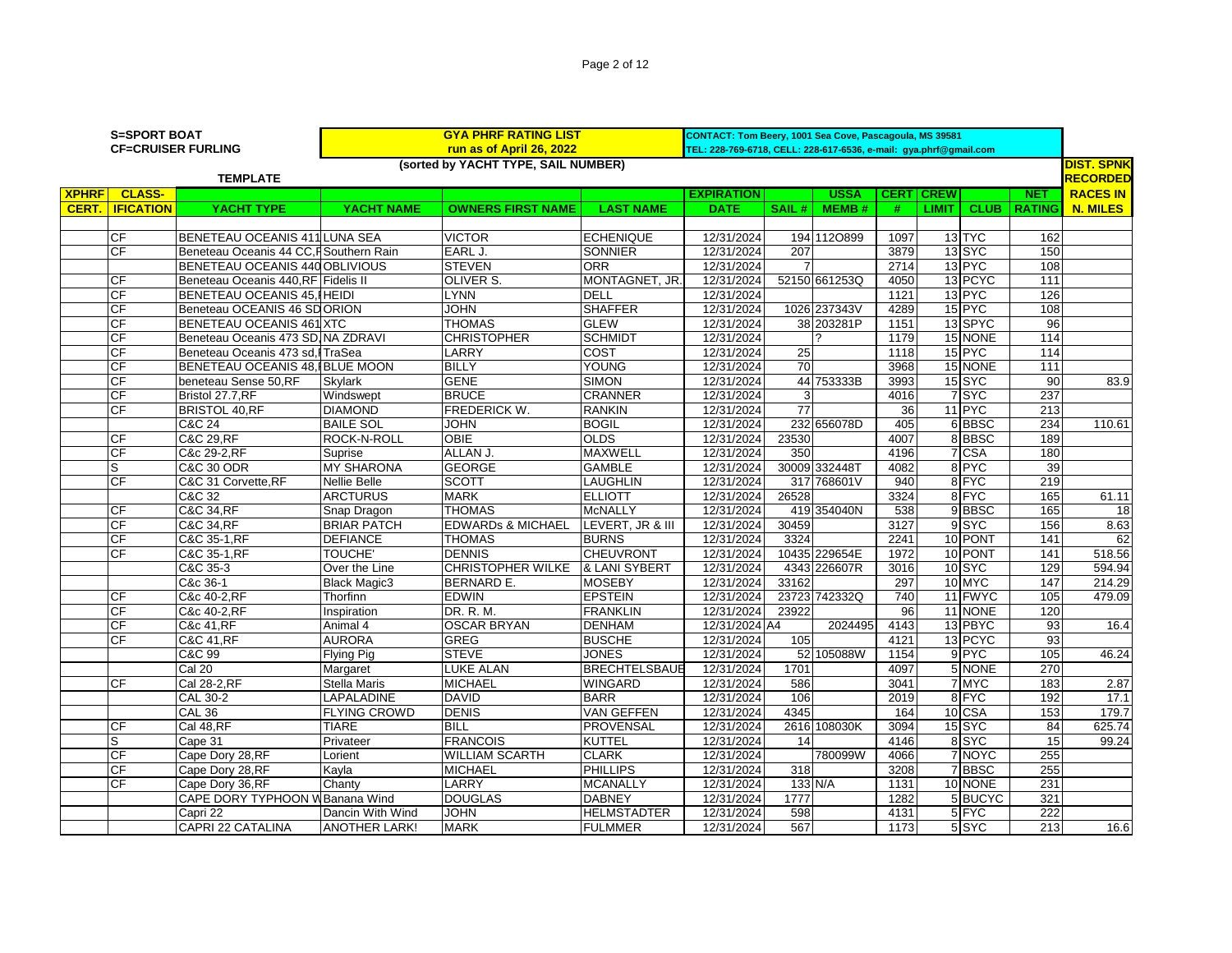| Page 3 of 12 |
|--------------|
|--------------|

|              | <b>S=SPORT BOAT</b>      |                                  | <b>GYA PHRF RATING LIST</b> | CONTACT: Tom Beery, 1001 Sea Cove, Pascagoula, MS 39581<br>TEL: 228-769-6718, CELL: 228-617-6536, e-mail: gya.phrf@gmail.com |                       |                   |       |              |      |                      |                  |                   |
|--------------|--------------------------|----------------------------------|-----------------------------|------------------------------------------------------------------------------------------------------------------------------|-----------------------|-------------------|-------|--------------|------|----------------------|------------------|-------------------|
|              |                          | <b>CF=CRUISER FURLING</b>        |                             | run as of April 26, 2022                                                                                                     |                       |                   |       |              |      |                      |                  |                   |
|              |                          |                                  |                             | (sorted by YACHT TYPE, SAIL NUMBER)                                                                                          |                       |                   |       |              |      |                      |                  | <b>DIST. SPNK</b> |
|              |                          | <b>TEMPLATE</b>                  |                             |                                                                                                                              |                       |                   |       |              |      |                      |                  | <b>RECORDED</b>   |
| <b>XPHRF</b> | <b>CLASS-</b>            |                                  |                             |                                                                                                                              |                       | <b>EXPIRATION</b> |       | <b>USSA</b>  | CERT | <b>CREW</b>          | <b>NET</b>       | <b>RACES IN</b>   |
| CERT.        | <b>IFICATION</b>         | <b>YACHT TYPE</b>                | YACHT NAME                  | <b>OWNERS FIRST NAME</b>                                                                                                     | <b>LAST NAME</b>      | <b>DATE</b>       | SAIL# | <b>MEMB#</b> | #    | CLUB<br><b>LIMIT</b> | <b>RATING</b>    | <b>N. MILES</b>   |
|              |                          |                                  |                             |                                                                                                                              |                       |                   |       |              |      |                      |                  |                   |
|              |                          | CAPRI 25                         | <b>ABSOLUT</b>              | <b>ANDY</b>                                                                                                                  | <b>HALL</b>           | 12/31/2024        | 47    |              | 454  | 6 BUCYC              | 177              | 380.88            |
|              |                          | CAPRI 25                         | <b>PRETTY CUTE</b>          | <b>PASS CHRISTIAN</b>                                                                                                        | YACHT CLUB            | 12/31/2024        | 368   |              | 3917 | 6 PCYC               | 180              | 25.2              |
|              | <b>CF</b>                | Capri 26 CATALINA WK, RI Coquina |                             | <b>JULIE B.</b>                                                                                                              | <b>CONNERLEY</b>      | 12/31/2024        |       | 257 199666N  | 3491 | 7 PBYC               | 228              | 43.52             |
|              |                          | CAPRI 30                         | <b>RICOCHET</b>             | <b>GREGORY L.</b>                                                                                                            | <b>REED</b>           | 12/31/2024        |       | 45 668976N   | 3944 | 8 MYC                | 117              | 16.1              |
|              | S                        | Carrera 290                      | Pinocchio                   | <b>DON</b>                                                                                                                   | <b>DOVIE</b>          | 12/31/2024        | 43534 |              | 3909 | 8 NOYC               | 102              | 140.22            |
|              |                          | <b>CATALINA 22</b>               | HORSE WITH NO NAI PHIL      |                                                                                                                              | <b>TURNER</b>         | 12/31/2024        | 179   |              | 2055 | 5 PTYC               | 270              | 10.46             |
|              |                          | CATALINA 22                      | JANELLA                     | VAUGHN J.                                                                                                                    | WARTHEN, JR.          | 12/31/2024        | 10643 |              | 1061 | 5 PTYC               | 276              |                   |
|              |                          | <b>CATALINA 22 SK</b>            | BETWEEN THE BLUE MARK E.    |                                                                                                                              | <b>HEINOLD</b>        | 12/31/2024        |       | 7436 807889Z | 4255 | 5 GLYC               | 270              |                   |
|              |                          | CATALINA 22 SK                   | <b>SALTY</b>                | <b>J MARCUS</b>                                                                                                              | <b>HOLLIS</b>         | 12/31/2024        | 8626  |              | 4133 | 5 NONE               | 270              |                   |
|              |                          | Catalina 25                      | Reality                     | JAMES BEDLE                                                                                                                  | <b>POWELL</b>         | 12/31/2024        | 3519  |              | 4077 | 6 NONE               | 234              |                   |
|              | СF                       | CATALINA 25 FK TM, RF            | <b>MUD HEN</b>              | <b>JOSEPH RAMSTY""</b>                                                                                                       | <b>SIBERSKI</b>       | 12/31/2024        |       | 3158 805825Y | 4245 | 6BBSC                | 231              |                   |
|              | <b>CF</b>                | CATALINA 25 WK,RF                | <b>BOATLY</b>               | <b>CHARLIE</b>                                                                                                               | <b>KILLIAN</b>        | 12/31/2024        | 5990  |              | 4292 | 6 NOYC               | 246              |                   |
|              |                          | Catalina 27                      | Osprey                      | <b>STEVE</b>                                                                                                                 | <b>WEIN</b>           | 12/31/2024        | 5395  |              | 4138 | 7 NYCP               | 207              |                   |
|              | CF                       | CATALINA 27 IB TM BS, RIJUBILEE  |                             | KYLE                                                                                                                         | <b>OLIVER</b>         | 12/31/2024        | 27    |              | 4299 | 7 MYC                | 225              |                   |
|              | CF                       | CATALINA 27 IB,RF                | THE WANDERER                | ROBERT J.                                                                                                                    | <b>RENNIE</b>         | 12/31/2024        | 6512  | 2241255      | 4166 | 7 FWYC               | 240              |                   |
|              | CF                       | CATALINA 27 TM IB, RF            | Marcelena                   | WILLIAM A.                                                                                                                   | <b>CLANCY</b>         | 12/31/2024        | 5577  |              | 1744 | 7 CSA                | 225              |                   |
|              | CF                       | Catalina 27,RF                   | WIDOWMAKER                  | LOUIS                                                                                                                        | <b>PLAISANCE</b>      | 12/31/2024        | 6567  |              | 3970 | 7 CSA                | $\overline{225}$ |                   |
|              | CF                       | Catalina 28-2,RF                 | Incentive II                | <b>CAROL ANN</b>                                                                                                             | <b>SMITH</b>          | 12/31/2024        | 563   |              | 4137 | 7 GYC                | 219              |                   |
|              |                          | Catalina 30                      | Frantic                     | <b>GEORGE</b>                                                                                                                | <b>GOODALL</b>        | 12/31/2024        |       | 4329 149974L | 968  | 8 FWYC               | 177              | 1111.01           |
|              | СF                       | Catalina 30 Mkii TM BS WHVAMONOS |                             | <b>ANTHONY</b>                                                                                                               | <b>MARCIANTE</b>      | 12/31/2024        | 5103  |              | 4297 | 8 PCYC               | 210              |                   |
|              | CF                       | Catalina 30 MKII WK, RF          | <b>STELLA MARIS</b>         | <b>SCOTT</b>                                                                                                                 | <b>PECK</b>           | 12/31/2024        | 5069  |              | 4276 | 8 NONE               | 207              |                   |
|              | CF                       | Catalina 30 Mkii, RF             | Amelia                      | <b>RACHEL WIGGINS &amp;</b>                                                                                                  | <b>FRIEND (CHRIS)</b> | 12/31/2024        |       | 6081 149933C | 4181 | 8 PONT               | 210              |                   |
|              | <b>CF</b>                | CATALINA 30 TM BS, RF            | <b>KOKOPELLI</b>            | <b>DWIGHT</b>                                                                                                                | <b>GOBELI</b>         | 12/31/2024        |       | 585 703448Q  | 4233 | 8 PYC                | 192              |                   |
|              | CF                       | Catalina 30,RF                   | Sundance                    | <b>ROBERT</b>                                                                                                                | <b>MORGAN</b>         | 12/31/2024        | 2020  |              | 4010 | 9 NONE               | 195              |                   |
|              | СF                       | Catalina 30, RF                  | Lockeness                   | <b>FRED</b>                                                                                                                  | LOCKE                 | 12/31/2024        | 3202  |              | 4059 | 8 NYCP               | 204              |                   |
|              | СF                       | Catalina 30, RF                  | Jolika                      | <b>NHOL</b>                                                                                                                  | <b>BERGERON</b>       | 12/31/2024        | 4454  |              | 3639 | 8BWYC                | $\overline{201}$ |                   |
|              | $\overline{\mathsf{CF}}$ | Catalina 30, RF                  | <b>Risky Business</b>       | <b>ALBERT</b>                                                                                                                | <b>BACQUE</b>         | 12/31/2024        | 4700  |              | 1020 | 8 CSA                | 198              |                   |
|              | СF                       | Catalina 30,RF                   | Sissy                       | <b>HAYDEN</b>                                                                                                                | <b>MONTGOMERY</b>     | 12/31/2024        | 4867  |              | 4200 | 8 FYC                | 216              |                   |
|              | СF                       | CATALINA 310,RF                  | <b>AMAZING GRACE</b>        | <b>CRAIG</b>                                                                                                                 | <b>DEYERLE</b>        | 12/31/2024        | 307   |              | 4232 | 8BBSC                | $\overline{213}$ |                   |
|              | СF                       | CATALINA 320,RF                  | HumDinger                   | BILL                                                                                                                         | <b>REDINGER</b>       | 12/31/2024        | 76    |              | 4231 | 9BBSC                | 177              |                   |
|              | СF                       | Catalina 320, RF                 | Ode To Joy                  | WILLIAM                                                                                                                      | <b>BLACK</b>          | 12/31/2024        | 164   |              | 3382 | 9 CSA                | 186              |                   |
|              | СF                       | Catalina 34,RF                   | Knee Deep                   | FRED                                                                                                                         | LANGFORD              | 12/31/2024        |       | 283 225858C  | 4221 | 9BBSC                | 183              |                   |
|              | CF                       | Catalina 34-2 WK,RF              | Carte Blanche               | GARY G.                                                                                                                      | <b>MARCHAND</b>       | 12/31/2024        | 1386  |              | 2965 | 9 GYC                | 183              |                   |
|              | CF                       | Catalina 34-2 WK,RF              | Yat                         | <b>RANDY</b>                                                                                                                 | <b>ORTEGA</b>         | 12/31/2024        | 1532  |              | 1185 | 9 NONE               | 204              |                   |
|              | CF                       | Catalina 350,RF                  | Zephyrus II                 | <b>GEORGE</b>                                                                                                                | <b>GSELL</b>          | 12/31/2024        | 407   |              | 3551 | 10 SYC               | 153              |                   |
|              | CF                       | Catalina 350,RF                  | <b>Irish Lady</b>           | <b>NEVILLE</b>                                                                                                               | EDENBOROUGH           | 12/31/2024        | 413   |              | 3886 | 10 BBSC              | 192              |                   |
|              | CF                       | Catalina 350,RF                  | Tranquility                 | <b>GENE</b>                                                                                                                  | <b>BOLLIN</b>         | 12/31/2024        |       | 451 673024U  | 4226 | 10 BBSC              | 198              |                   |
|              | CF                       | Catalina 36 TM/wk, RF            | Sazerac                     | <b>KENNETH</b>                                                                                                               | <b>WINK</b>           | 12/31/2024        |       | 2211 389920F | 1040 | 11SYC                | 168              | 142.32            |
|              | CF                       | Catalina 36 WK, RF               | R and R                     | <b>FRED</b>                                                                                                                  | <b>TUHRO</b>          | 12/31/2024        | 1511  |              | 1186 | 10SYC                | 165              | 42.25             |
|              | <b>CF</b>                | Catalina 36,RF                   | The Right Stuff             | WILLIAM                                                                                                                      | <b>FLOBERG</b>        | 12/31/2024        |       | 99 244900L   | 3151 | 10 CSA               | 165              | 412.99            |
|              | CF                       | Catalina 36,RF                   | Beach Belle                 | DAVID LEE                                                                                                                    | <b>HICKMAN II</b>     | 12/31/2024        |       | 154 795939S  | 4209 | 10 MYC               | 168              |                   |
|              | CF                       | CATALINA 36, RF                  | <b>MALIBU2</b>              | <b>KENNETH</b>                                                                                                               | <b>BREAUX</b>         | 12/31/2024        | 665   |              | 2733 | 10 NOYC              | 168              |                   |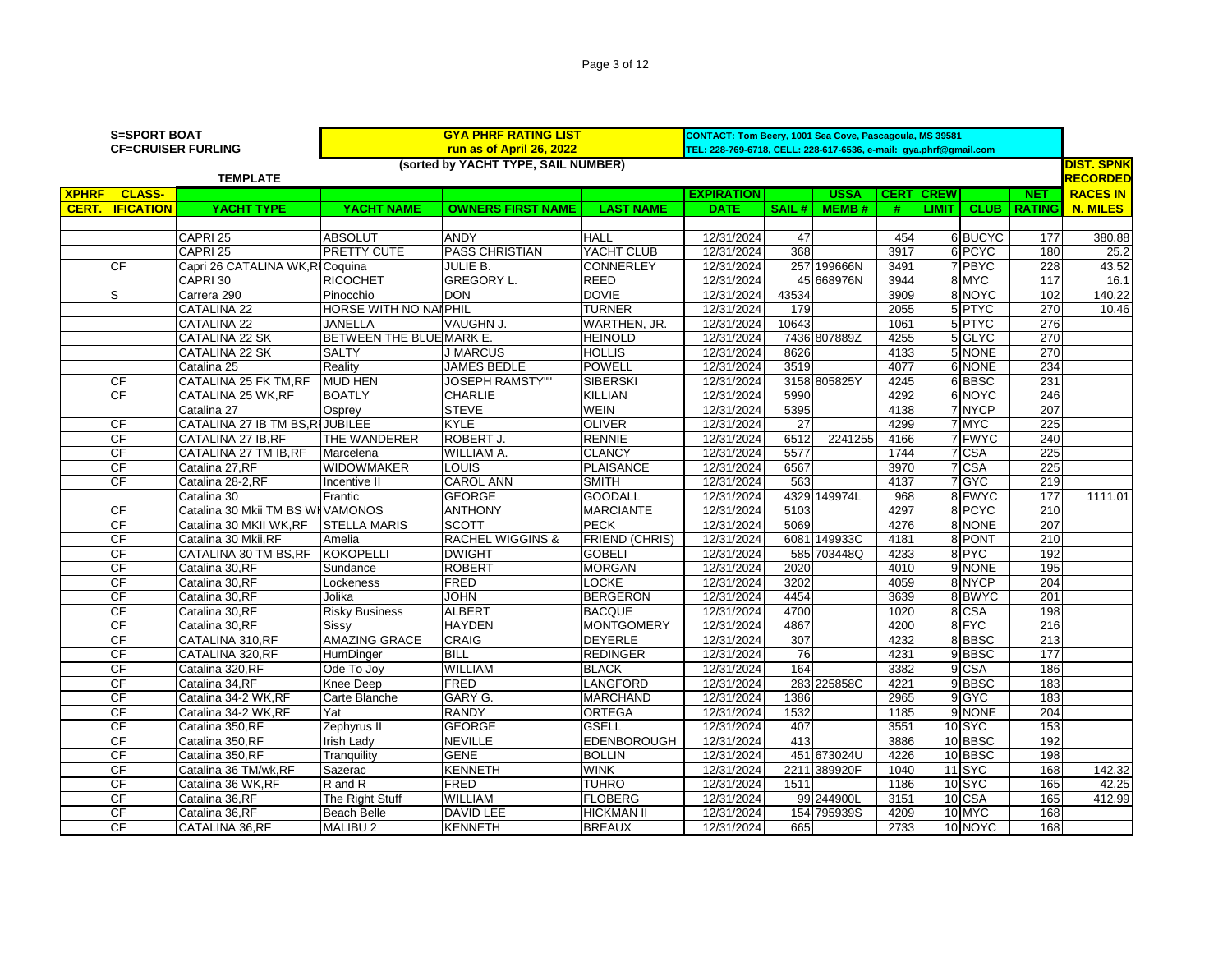| Page 4 of 12 |  |  |  |  |
|--------------|--|--|--|--|
|--------------|--|--|--|--|

|                           | <b>GYA PHRF RATING LIST</b><br><b>S=SPORT BOAT</b> |                                 |                        |                                     |                     | CONTACT: Tom Beery, 1001 Sea Cove, Pascagoula, MS 39581           |       |               |                  |                  |              |                   |                   |
|---------------------------|----------------------------------------------------|---------------------------------|------------------------|-------------------------------------|---------------------|-------------------------------------------------------------------|-------|---------------|------------------|------------------|--------------|-------------------|-------------------|
|                           |                                                    | <b>CF=CRUISER FURLING</b>       |                        | run as of April 26, 2022            |                     | TEL: 228-769-6718, CELL: 228-617-6536, e-mail: gya.phrf@gmail.com |       |               |                  |                  |              |                   |                   |
|                           |                                                    |                                 |                        | (sorted by YACHT TYPE, SAIL NUMBER) |                     |                                                                   |       |               |                  |                  |              |                   | <b>DIST. SPNK</b> |
|                           |                                                    | <b>TEMPLATE</b>                 |                        |                                     |                     |                                                                   |       |               |                  |                  |              |                   | <b>RECORDED</b>   |
| <b>XPHRF</b>              | <b>CLASS-</b>                                      |                                 |                        |                                     |                     | <b>EXPIRATION</b>                                                 |       | <b>USSA</b>   |                  | <b>CERT CREW</b> |              | <b>NET</b>        | <b>RACES IN</b>   |
| CERT.                     | <b>IFICATION</b>                                   | YACHT TYPE                      | <b>YACHT NAME</b>      | <b>OWNERS FIRST NAME</b>            | <b>LAST NAME</b>    | <b>DATE</b>                                                       | SAIL# | MEMB#         | #                |                  | LIMIT   CLUB | <b>RATING</b>     | <b>N. MILES</b>   |
|                           |                                                    |                                 |                        |                                     |                     |                                                                   |       |               |                  |                  |              |                   |                   |
|                           | <b>CF</b>                                          | Catalina 36, RF                 | Knot Normal Too        | <b>JOHN &amp; DEBRA</b>             | <b>DAVID</b>        | 12/31/2024                                                        |       | 1179 245784F  | 931              |                  | 10 CSA       | 168               | 27.39             |
|                           |                                                    | Catalina 36-2                   | St. Somewhere          | JOEL                                | <b>HOFFMAN</b>      | 12/31/2024                                                        | 1859  |               | 3762             |                  | 10 MYC       | 153               | 72.2              |
|                           | <b>CF</b>                                          | <b>CATALINA 38 SD, RF</b>       | <b>ZEPHYR</b>          | <b>RICHARD</b>                      | <b>BIENVENU</b>     | 12/31/2024                                                        | 181   |               | 3743             |                  | 11 NOYC      | 138               |                   |
|                           | <b>CF</b>                                          | Catalina 380 TM, RF             | Jambalaya              | RICHARD P.                          | LEMMLER, JR.        | 12/31/2024                                                        |       | 220 786398T   | 3005             |                  | 11 NOYC      | 120               | 99.33             |
|                           | <b>CF</b>                                          | CATALINA 400-2, RF              | <b>SERENDIPITY</b>     | <b>BRIDGET</b>                      | <b>HELM</b>         | 12/31/2024                                                        | 305   |               | 4281             |                  | 13 PYC       | 159               |                   |
|                           | <b>CF</b>                                          | Catalina 42,RF                  | Infinity Too           | DUANE AND SCOTTY                    | <b>BUTCHER</b>      | 12/31/2024                                                        | 100   |               | 4201             |                  | 13 NONE      | $\frac{114}{114}$ |                   |
|                           | <b>CF</b>                                          | Catalina 470,RF                 | Another October        | ANDRE                               | VEAL                | 12/31/2024                                                        | 101   |               | 2642             |                  | 13 BUCYC     | 141               | 4.5               |
|                           | <b>CF</b>                                          | CATALINA MORGAN 440, TRIXIE     |                        | <b>PAUL</b>                         | LaROUX              | 12/31/2024                                                        | 48    |               | 3547             |                  | 13 FWYC      | 117               |                   |
|                           | lS.                                                | Class 40 FS 40                  | French Pineapple       | GUY T.                              | <b>WILLIAMS</b>     | 12/31/2024                                                        |       | 79 231664R    | 4142             |                  | 11SYC        | $-15$             |                   |
|                           |                                                    | Colgate 26                      | <b>BLUES TONIC</b>     | <b>MICHAEL</b>                      | <b>TONER</b>        | 12/31/2024                                                        | 101   |               | 3548             |                  | 6 PCYC       | 168               | 196.05            |
|                           |                                                    | <b>COLGATE 26</b>               | <b>LA FANTASMA</b>     | <b>ROB</b>                          | <b>HINES</b>        | 12/31/2024                                                        | 193   |               | 3615             |                  | 6 JYC        | 168               | 129.7             |
|                           |                                                    | <b>COLGATE 26</b>               | <b>CHARLIE'S ANGEL</b> | <b>ZEKE</b>                         | <b>FAIRBANK</b>     | 12/31/2024                                                        |       | 279 3097571   | 4014             |                  | 7 PCYC       | 168               | 79.25             |
|                           |                                                    | <b>COLGATE 26</b>               | <b>TROUT</b>           | DONALD L.                           | LEVY                | 12/31/2024                                                        | 311   |               | 3807             |                  | 6 NOYC       | 174               | 177.62            |
|                           |                                                    | COLUMBIA 9.6                    | <b>WAVE DANCER</b>     | <b>CHARLIE</b>                      | <b>PAYNE</b>        | 12/31/2024                                                        | 7109  |               | 914              |                  | 8 MYC        | 198               | 106.9             |
|                           |                                                    | Columbia Sabre 32 MOD           | Marie & Poppy          | <b>JOHN</b>                         | <b>STRINGFELLOW</b> | 12/31/2024                                                        |       |               | 4127             |                  | 9 MYC        | 192               |                   |
|                           | <b>CF</b>                                          | COM-PAC 27-2.RF                 | <b>XTERMINATOR</b>     | PETER M.                            | <b>GRAYSON</b>      | 12/31/2024                                                        |       | 38 126897J    | 4253             |                  | 8 MYC        | 270               |                   |
|                           |                                                    | <b>CREEKMORE 26</b>             | <b>SCOUNDREL</b>       | LEE                                 | <b>CREEKMORE</b>    | 12/31/2024                                                        |       | 4876 113992Y  | 3992             |                  | 7 MYC        | 153               | 272.05            |
|                           | <b>CF</b>                                          | Creekmore 36,RF                 | Scorpio                | T. FRANK                            | <b>COLLINS</b>      | 12/31/2024                                                        | 1052  |               | 3742             |                  | 10 GYC       | $\overline{210}$  |                   |
|                           |                                                    | <b>CUSTOM 30</b>                | <b>ZEBRA</b>           | <b>WERNER</b>                       | <b>SCHWARZ</b>      | 12/31/2024                                                        | 971   |               | 3712             |                  | 8 GMSC       | 81                | 71.29             |
|                           | <b>CF</b>                                          | DUFOUR 40 PERFORMANRUBY TUESDAY |                        | <b>STUART</b>                       | <b>MAGINNIS</b>     | 12/31/2024                                                        |       |               | 4227             |                  | 13 NONE      | 87                |                   |
|                           |                                                    | e 33 SD ODR                     | <b>SKEDADDLE</b>       | RICK B.                             | <b>SKINNER</b>      | 12/31/2024                                                        |       | 12 662276W    | 1159             |                  | 9 FYC        | 111               | 17.45             |
| XPHRF <sup>S</sup>        |                                                    | E-SCOW                          | <b>WILDER</b>          | <b>MONT</b>                         | ECHOLS, III         | 12/31/2024 NO-1                                                   |       | 395635C       | 4055             |                  | $7$ SYC      | 54                | 81.69             |
| <b>XPHRF</b> S            |                                                    | E-SCOW                          | $TX-2$                 | <b>GAVIN</b>                        | <b>RUDOLPH</b>      | 12/31/2024 NO-1                                                   |       |               | 4190             |                  | 7 SYC        | 54                | 5.46              |
| <b>XPHRF</b> S            |                                                    | E-SCOW                          | <b>WILD THING</b>      | <b>MONT</b>                         | ECHOLS, III         | 12/31/2024 NO-2                                                   |       | 395635C       | 3799             |                  | 7SYC         | 57                | 66.47             |
|                           | <b>CF</b>                                          | Easterly 30, RF                 | Koala                  | LOUIS                               | <b>LAMBOU</b>       | 12/31/2024                                                        | 48    |               | $\overline{212}$ |                  | 8 NOYC       | $\overline{207}$  | 270.19            |
|                           | <b>CF</b>                                          | Elite 37.RF                     | Maverick               | ROBERT C.                           | <b>HUTCHISON</b>    | 12/31/2024                                                        |       | 41965 324755Y | 2799             |                  | 10BBSC       | 126               | 387.35            |
|                           | CF                                                 | Endeavour 33,RF                 | Alpha Carina           | <b>JEFFREY</b>                      | <b>PETERS</b>       | 12/31/2024                                                        |       | 150 720239S   | 756              |                  | 9 NONE       | 177               |                   |
| <b>XPHRF</b>              |                                                    | <b>ENSIGN (PEARSON)</b>         | <b>TURN DOWN DAY</b>   | <b>TOM</b>                          | <b>DAVIS</b>        | 12/31/2024                                                        | 334   |               | 4206             |                  | 5 BUCYC      | 261               |                   |
|                           | <b>CF</b>                                          | Ericson 23-2,RF                 | Lo-ki                  | <b>ORREN</b>                        | <b>KICKLITER</b>    | 12/31/2024                                                        | 2.23  |               | 4180             |                  | 6 BUCYC      | $\overline{246}$  |                   |
|                           | $\overline{CF}$                                    | Ericson 30+,RF                  | Stella Blue            | <b>THOMAS</b>                       | <b>CLARK</b>        | 12/31/2024                                                        |       | 41255 756731P | 4063             |                  | 8SYC         | 186               |                   |
|                           | <b>CF</b>                                          | ERICSON 33, RF                  | <b>JUDICIOUS</b>       | ALLENH.                             | BORNE, JR.          | 12/31/2024                                                        |       | 28 139669K    | 3696             |                  | $9$ SYC      | 144               | 599.74            |
|                           |                                                    | <b>ERICSON 36</b>               | <b>MOXIE</b>           | <b>BRAD</b>                         | <b>BROADUS</b>      | 12/31/2024                                                        | 31065 |               | 2746             |                  | 10 MYC       | 120               | 112.95            |
|                           | ls                                                 | Esse 990                        | Fresh Pineapple        | <b>GUY</b>                          | <b>WILLIAMS</b>     | 12/31/2024                                                        |       | 12 231664R    | 3986             |                  | 9SYC         | 51                | 313.82            |
|                           |                                                    | Evelyn 32-2 IB MOD              | Jammin                 | <b>MARK</b>                         | <b>BALENT</b>       | 12/31/2024                                                        |       | 32204 651425S | 4058             |                  | 9 FWYC       | 102               | 128.07            |
|                           | <b>CF</b>                                          | Express 34, RF                  | Epiphany               | <b>MARK</b>                         | <b>HUNTER</b>       | 12/31/2024                                                        |       | 5341 219416V  | 3927             |                  | 9BBSC        | 99                |                   |
|                           |                                                    | Farr 30                         | Raven                  | <b>MIKE</b>                         | <b>KAYUSA</b>       | 12/31/2024                                                        | 17    |               | 4107             |                  | 8 DIYC       | 51                |                   |
|                           |                                                    | Farr 33                         | <b>Six Bits</b>        | <b>MONTY</b>                        | <b>WILLIS</b>       | 12/31/2024                                                        | 63268 |               | 2647             |                  | 9 MYC        | 117               | 131               |
| <b>XPHRF</b>              |                                                    | FISH, GULF COAST CLAS FLOUNDER  |                        | <b>DENNY</b>                        | <b>BLUME</b>        | 12/31/2024                                                        | 27    |               | 4273             |                  | 5 PYC        | 240               |                   |
| <b>XPHRF</b>              |                                                    | FISH, GULF COAST CLAS BLACKTIP  |                        | <b>THOMAS MARSHALL</b>              | PACE, JR.           | 12/31/2024                                                        | 31    |               | 4262             |                  | 5 PYC        | 240               |                   |
| XPHRF S                   |                                                    | FLYING SCOT 19 ODR              | <b>ILEGAL SMILE</b>    | <b>SCOTT</b>                        | <b>BEDENBAUGH</b>   | 12/31/2024                                                        |       |               | 4229             |                  | 5BBSC        | 207               |                   |
| <b>XPHRF</b> S            |                                                    | <b>FLYING SCOT 19 ODR</b>       | <b>BLUE ANGLES</b>     | <b>MARK GREGORY</b>                 | <b>SMITH</b>        | 12/31/2024                                                        | 234   |               | 4271             |                  | 5 NYCP       | 207               |                   |
| <b>XPHRF</b> <sub>S</sub> |                                                    | <b>FLYING SCOT 19 ODR</b>       | <b>GYA 16</b>          | PENSACOLA YC, c/o                   | HUNTER RIDDLE       | 12/31/2024 GYA 16                                                 |       |               | 4272             |                  | 5 PYC        | 207               |                   |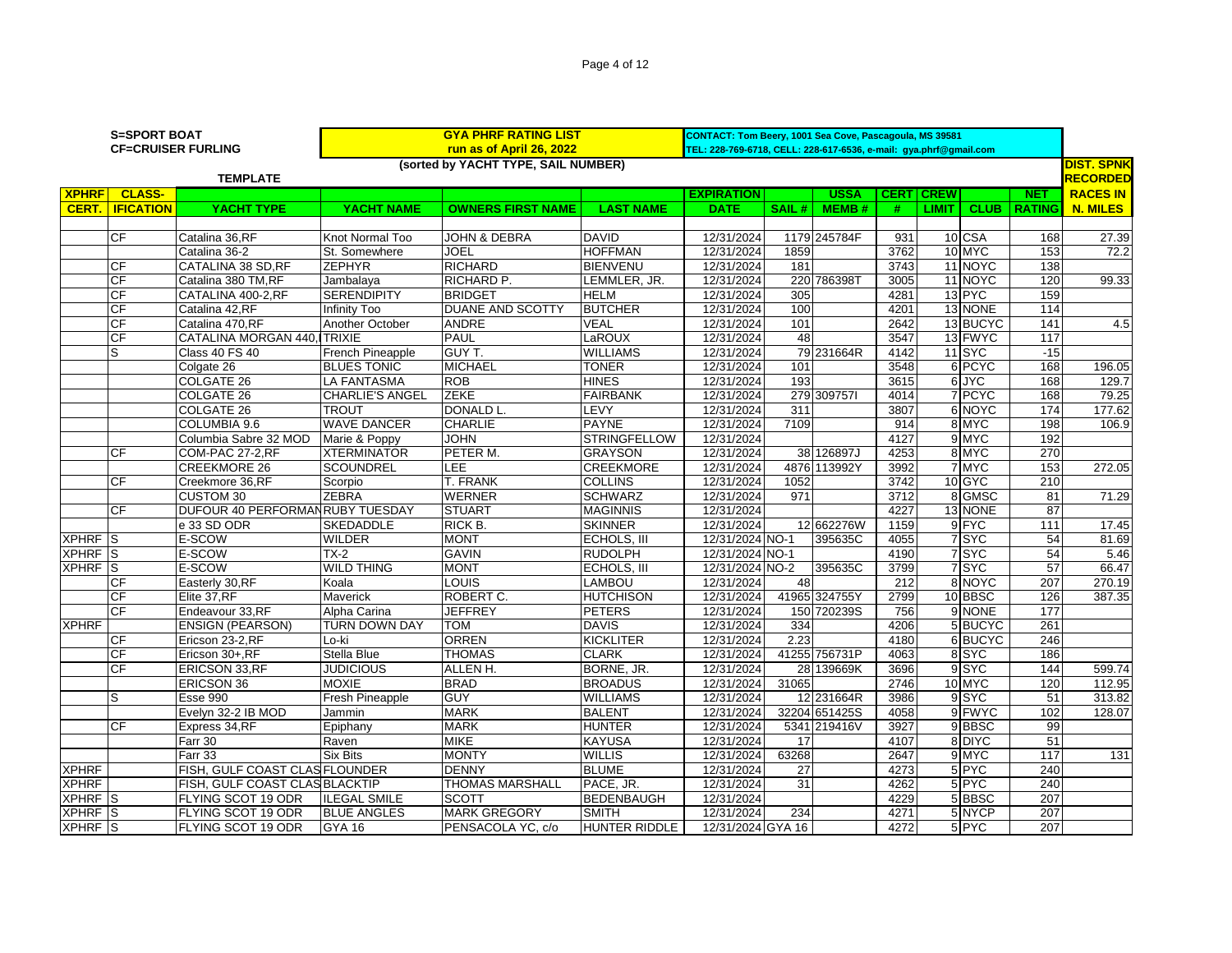|  | Page 5 of 12 |  |  |  |
|--|--------------|--|--|--|
|--|--------------|--|--|--|

|              | <b>S=SPORT BOAT</b> | <b>CF=CRUISER FURLING</b>                 |                    | <b>GYA PHRF RATING LIST</b><br>run as of April 26, 2022 |                   | CONTACT: Tom Beery, 1001 Sea Cove, Pascagoula, MS 39581<br>TEL: 228-769-6718, CELL: 228-617-6536, e-mail: gya.phrf@gmail.com |       |               |             |                            |               |                   |
|--------------|---------------------|-------------------------------------------|--------------------|---------------------------------------------------------|-------------------|------------------------------------------------------------------------------------------------------------------------------|-------|---------------|-------------|----------------------------|---------------|-------------------|
|              |                     |                                           |                    | (sorted by YACHT TYPE, SAIL NUMBER)                     |                   |                                                                                                                              |       |               |             |                            |               | <b>DIST. SPNK</b> |
|              |                     | <b>TEMPLATE</b>                           |                    |                                                         |                   |                                                                                                                              |       |               |             |                            |               | <b>RECORDED</b>   |
| <b>XPHRF</b> | <b>CLASS-</b>       |                                           |                    |                                                         |                   | <b>EXPIRATION</b>                                                                                                            |       | <b>USSA</b>   | <b>CERT</b> | <b>CREW</b>                | <b>NET</b>    | <b>RACES IN</b>   |
| CERT.        | <b>IFICATION</b>    | <b>YACHT TYPE</b>                         | <b>YACHT NAME</b>  | <b>OWNERS FIRST NAME</b>                                | <b>LAST NAME</b>  | <b>DATE</b>                                                                                                                  | SAIL# | <b>MEMB#</b>  | #           | CLUB <sub>I</sub><br>LIMIT | <b>RATING</b> | <b>N. MILES</b>   |
|              |                     |                                           |                    |                                                         |                   |                                                                                                                              |       |               |             |                            |               |                   |
|              |                     | Frers 33                                  | Pelirrojas         | JEREMIAH C.                                             | <b>BLACK</b>      | 12/31/2024                                                                                                                   |       | 42040 321334J | 3397        | 9 FWYC                     | 111           | 1406.12           |
|              |                     | Frers 33                                  | <b>TGV</b>         | <b>EDWARD</b>                                           | <b>ST. MARTIN</b> | 12/31/2024                                                                                                                   |       | 42151 168738F | 120         | 9 SYC                      | 114           | 1793.81           |
|              |                     | <b>GOMAN EXPRESS 30</b>                   | <b>IDA CLAIRE</b>  | <b>MICHAEL</b>                                          | VACCARO           | 12/31/2024                                                                                                                   | 53    |               | 4134        | 8BBSC                      | 150           |                   |
|              | <b>CF</b>           | Gulfstar 36 MS SLP, RF                    | Party Barge        | <b>ELMO CERISE &amp;</b>                                | EVERITT (KEARY)   | 12/31/2024                                                                                                                   | 10    |               | 441         | 10 NOYC                    | 159           |                   |
|              | CF                  | <b>GULFSTAR 41 SLP, RF</b>                | <b>DISCOVERY</b>   | <b>ELLIOTT</b>                                          | <b>BRETT</b>      | 12/31/2024                                                                                                                   |       | 1 666530G     | 4278        | 13 NOYC                    | 183           |                   |
|              |                     | H-BOAT                                    | <b>HALCYON</b>     | <b>ANDRE'</b>                                           | <b>LOTZ</b>       | 12/31/2024                                                                                                                   |       | 1139 789016P  | 4139        | 7 BUCYC                    | 198           |                   |
|              |                     | HARBOR 25 ODR                             | Victoria           | <b>MARK</b>                                             | <b>ELDER</b>      | 12/31/2024                                                                                                                   | 22    |               | 3841        | 7 CSA                      | 177           |                   |
|              |                     | <b>HERRESHOFF NEREIA K1Ondene</b>         |                    | A.T. SKIPPER                                            | <b>CHENAULT</b>   | 12/31/2024                                                                                                                   | 87    |               | 4004        | 11 CSA                     | 210           |                   |
|              | <b>CF</b>           | Hinckley 43,RF                            | Rochambeaux        | <b>JOE</b>                                              | <b>RYAN</b>       | 12/31/2024                                                                                                                   | 6     |               | 3875        | 13 NOYC                    | 114           | 5.5               |
|              | <b>CF</b>           | HINCKLEY B 40 MK III, RF GYPSY LADY       |                    | JAY                                                     | <b>GOLDEN</b>     | 12/31/2024                                                                                                                   | 174   |               | 4148        | 13 PCYC                    | 177           |                   |
|              | CF                  | Hinckley Sw Jr 30, RF                     |                    | <b>ALAIN</b>                                            | <b>CRACCO</b>     | 12/31/2024                                                                                                                   | 26    |               | 1073        | 8 NOYC                     | 252           |                   |
|              |                     | Hobie 33                                  | <b>RHUMBLINE</b>   | <b>STEVEN L</b>                                         | <b>ATTARD</b>     | 12/31/2024                                                                                                                   |       | 7741 217787J  | 4282        | 9 PONT                     | 99            |                   |
|              |                     | Hobie 33                                  | <b>MYASASAUR</b>   | JAMES I & JAYSON                                        | <b>MILLER</b>     | 12/31/2024                                                                                                                   |       | 31945 721296N | 17          | 9 PORT                     | 102           | 763.42            |
|              |                     | Hobie 33 R                                | <b>NO BRAKES</b>   | PETER H.                                                | HOPKINS, JR.      | 12/31/2024                                                                                                                   |       | 102 307112L   | 3577        | 9SYC                       | 102           | 486.75            |
|              | СF                  | Hunter 26.5 WK OB RF, RF MUSE             |                    | <b>TONY</b>                                             | <b>HINES</b>      | 12/31/2024                                                                                                                   | 1101  |               | 1013        | 7BUCYC                     | 207           | 48.6              |
|              | CF                  | Hunter 28.5 IB.RF                         | Benny D            | CHRISTOPHER T.                                          | <b>HOOVER</b>     | 12/31/2024                                                                                                                   |       | 35 794038T    | 4173        | 7 NYCP                     | 198           |                   |
|              | CF                  | Hunter 30, RF                             | Summer Wind        | <b>HENRY</b>                                            | <b>BAROUSSE</b>   | 12/31/2024                                                                                                                   |       |               | 3405        | 8 PONT                     | 219           |                   |
|              | CF                  | Hunter 30, RF                             | Y-knot             | <b>JACK</b>                                             | <b>WISE</b>       | 12/31/2024                                                                                                                   | 658   |               | 1099        | 8 CSA                      | 216           |                   |
|              | CF                  | Hunter 31, RF                             | Archangel          | <b>JERRY</b>                                            | <b>McELWEE</b>    | 12/31/2024                                                                                                                   | 388   |               | 4212        | 8 NOYC                     | 183           |                   |
|              |                     | HUNTER 33.5                               | <b>SWEETHEART</b>  | <b>CHRIS</b>                                            | <b>BECKER</b>     | 12/31/2024                                                                                                                   | 335   |               | 4287        | 9 NONE                     | 159           |                   |
|              | CF                  | HUNTER 33.5, RF                           | <b>PACIFICO</b>    | <b>DAVID</b>                                            | <b>WEAVER</b>     | 12/31/2024                                                                                                                   |       | 176 220221Z   | 4207        | 9 NOYC                     | 177           |                   |
|              | CF                  | Hunter 34,RF                              | White Lightnin     | <b>WAYNE</b>                                            | <b>CONNELLY</b>   | 12/31/2024                                                                                                                   |       | 254 231686X   | 220         | 9 CSA                      | 156           | 200.91            |
|              | CF                  | Hunter 34,RF                              | <b>ELOISE</b>      | <b>BRADLEY</b>                                          | <b>LECKERT</b>    | 12/31/2024                                                                                                                   | 34102 |               | 4256        | 9 <sub>SYC</sub>           | 165           |                   |
|              | CF                  | Hunter 37 MOD, RF                         | Loophole           | <b>ERIC</b>                                             | <b>REUSS</b>      | 12/31/2024                                                                                                                   |       | 251 291763X   | 3157        | 10 FYC                     | 186           |                   |
|              | CF                  | HUNTER 40, RF                             | <b>RHUMB LINE</b>  | PERRY J.                                                | <b>HOCKADAY</b>   | 12/31/2024                                                                                                                   |       | 1701 760156R  | 2660        | 11 BUCYC                   | 132           | 35.95             |
|              | CF                  | Hunter 41 Ds, RF                          | Aqua Mystic        | LYNN E.                                                 | <b>STAFFORD</b>   | 12/31/2024                                                                                                                   |       | 707 709040W   | 3757        | 13 CSA                     | 150           |                   |
|              | CF                  | HUNTER 410, RF                            | <b>SONGERIE</b>    | <b>DAVID</b>                                            | ZATARAIN          | 12/31/2024                                                                                                                   | 190   |               | 4234        | 13 CSA                     | 156           |                   |
|              | CF                  | Hunter 430, RF                            | Saba               | JAMES R.                                                | <b>GURLEY</b>     | 12/31/2024                                                                                                                   | 183   |               | 1172        | 13 LBYC                    | 147           |                   |
|              | CF                  | HUNTER LEGEND 35 WK ARDENT STAR           |                    | <b>WILLIAM</b>                                          | <b>HAMMACK</b>    | 12/31/2024                                                                                                                   |       |               | 4071        | 10 LBYC                    | 153           |                   |
|              | CF                  | HUNTER LEGEND 35.5 W MOON STRUCK          |                    | <b>TIMOTHY</b>                                          | <b>PELA</b>       | 12/31/2024                                                                                                                   |       | 788 PENDING   | 1285        | 10 NOYC                    | 165           |                   |
|              | CF                  | HUNTER LEGEND 37, RF RAVEN'S REVENGE      |                    | <b>CHARLES</b>                                          | <b>HOBBS</b>      | 12/31/2024 H37                                                                                                               |       |               | 4291        | 10 NYCP                    | 135           |                   |
|              | CF                  | Hunter Legend 37.5 WK, RI Bluejacket      |                    | <b>JOHN</b>                                             | <b>BENZ</b>       | 12/31/2024                                                                                                                   | 41    |               | 66          | 11 NOYC                    | 126           | 203.1             |
|              | CF                  | Hunter Legend 37.5,RF                     | Unwinder           | <b>STEVE</b>                                            | <b>ZITO</b>       | 12/31/2024                                                                                                                   |       | 494 684501N   | 2907        | 10 MYC                     | 129           |                   |
|              | CF                  | Hunter Legend 37.5,RF                     | Airstream          | <b>BRIAN</b>                                            | <b>BIONDI</b>     | 12/31/2024                                                                                                                   | 687   |               | 4203        | 10 NONE                    | 135           |                   |
|              | CF                  | HUNTER PASSAGE 42, RHWINDWARD PASSAG RICK |                    |                                                         | <b>DELAUNE</b>    | 12/31/2024                                                                                                                   | 119   |               | 1122        | 13 NONE                    | 129           |                   |
|              | CF                  | HYLAS 46,RF                               | <b>HAWKE</b>       | AZEO L.                                                 | <b>TORRE</b>      | 12/31/2024                                                                                                                   | 22523 |               | 3626        | 13 SYC                     | 120           |                   |
|              | CF                  | Hylas 49, RF                              | Legacy             | <b>ALAN HARVEY</b>                                      | <b>STEELE</b>     | 12/31/2024                                                                                                                   | 64    |               | 3982        | 15 PYC                     | 117           |                   |
|              |                     | <b>IMPULSE 21</b>                         | <b>DYNAMITE</b>    | <b>DAVID</b>                                            | <b>LEGETT</b>     | 12/31/2024                                                                                                                   | 170   |               | 3789        | 5 PONT                     | 186           | 99.66             |
|              | <b>CF</b>           | INT'L FOLKBOAT 26, RF                     | Carpe Diem         | <b>MORGAN</b>                                           | HALL, JR.         | 12/31/2024                                                                                                                   | 23182 |               | 660         | 7 SYC                      | 255           | 51.3              |
|              |                     | <b>IRWIN 28-3</b>                         | <b>KNOTFAS</b>     | <b>BRYAN</b>                                            | CROMWELL          | 12/31/2024                                                                                                                   |       | 13748 786682X | 796         | 7 PCYC                     | 210           | 340.7             |
|              |                     | Irwin 31 Citation                         | <b>TENACITE</b>    | <b>MERLIN</b>                                           | <b>WILSON</b>     | 12/31/2024                                                                                                                   |       | 151 192712M   | 196         | 8SYC                       | 174           | 1790.42           |
|              | <b>CF</b>           | Irwin 34 Citation, RF                     | <b>CADDYWAMPUS</b> | <b>KEN &amp; LINDA</b>                                  | <b>BURKER</b>     | 12/31/2024                                                                                                                   | 111   |               | 3388        | 10 PBYC                    | 189           |                   |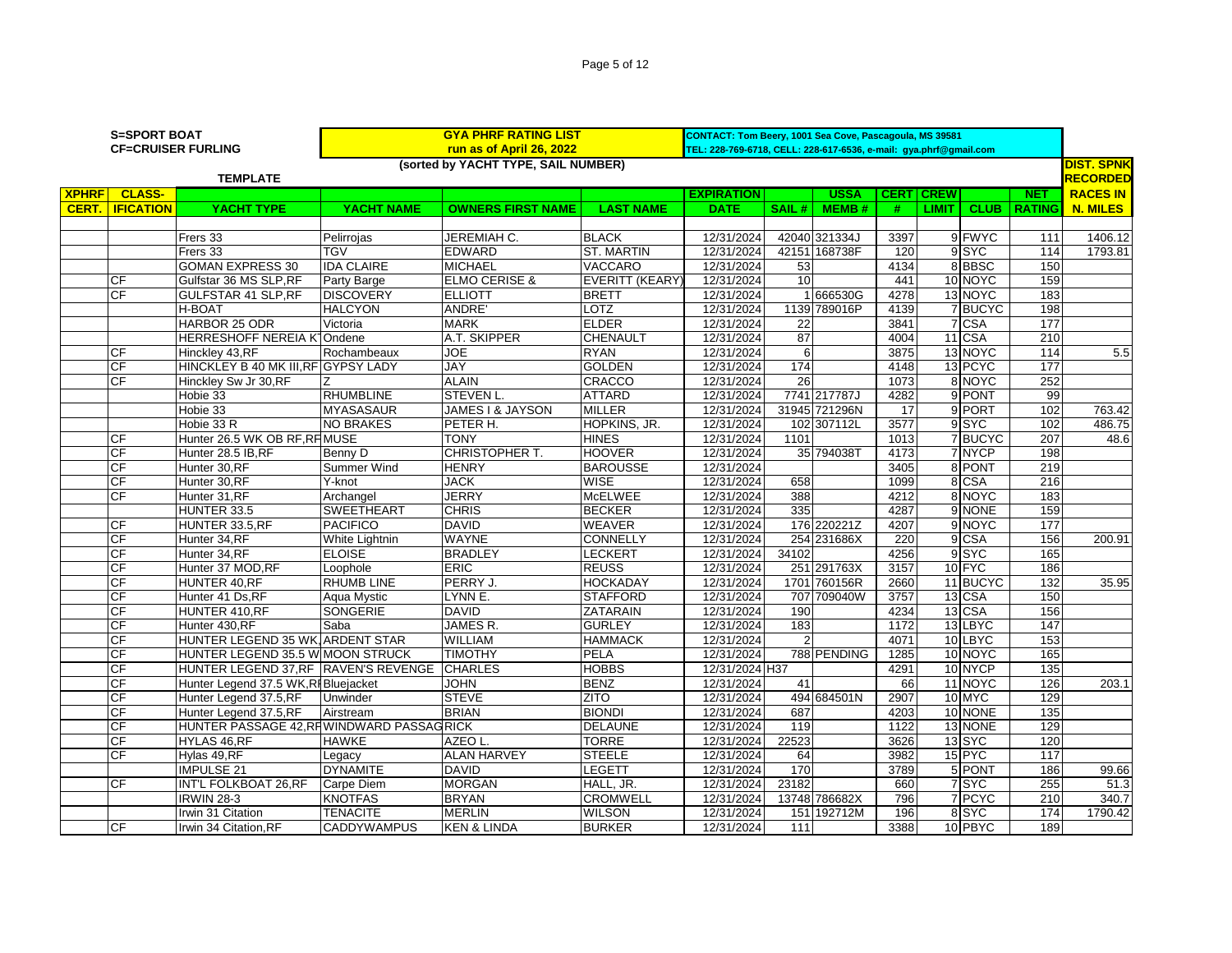Page 6 of 12

|              | <b>S=SPORT BOAT</b>      |                             |                               | <b>GYA PHRF RATING LIST</b>         |                      | CONTACT: Tom Beery, 1001 Sea Cove, Pascagoula, MS 39581           |               |               |      |                    |                  |                 |                   |
|--------------|--------------------------|-----------------------------|-------------------------------|-------------------------------------|----------------------|-------------------------------------------------------------------|---------------|---------------|------|--------------------|------------------|-----------------|-------------------|
|              |                          | <b>CF=CRUISER FURLING</b>   |                               | run as of April 26, 2022            |                      | TEL: 228-769-6718, CELL: 228-617-6536, e-mail: gya.phrf@gmail.com |               |               |      |                    |                  |                 |                   |
|              |                          |                             |                               | (sorted by YACHT TYPE, SAIL NUMBER) |                      |                                                                   |               |               |      |                    |                  |                 | <b>DIST. SPNK</b> |
|              |                          | <b>TEMPLATE</b>             |                               |                                     |                      |                                                                   |               |               |      |                    |                  |                 | <b>RECORDED</b>   |
| <b>XPHRF</b> | <b>CLASS-</b>            |                             |                               |                                     |                      | <b>EXPIRATION</b>                                                 |               | <b>USSA</b>   |      | <b>CERT CREW</b>   |                  | <b>NET</b>      | <b>RACES IN</b>   |
|              | <b>CERT.   IFICATION</b> | YACHT TYPE                  | <b>YACHT NAME</b>             | <b>OWNERS FIRST NAME</b>            | <b>LAST NAME</b>     | <b>DATE</b>                                                       | SAIL#         | <b>MEMB#</b>  | #    | LIMIT <sup>1</sup> | <b>CLUB</b>      | <b>RATING</b>   | <b>N. MILES</b>   |
|              |                          |                             |                               |                                     |                      |                                                                   |               |               |      |                    |                  |                 |                   |
|              | <b>CF</b>                | Irwin 37-2 SD, RF           | <b>Champagne Taste</b>        | DAVID J.                            | <b>DOWELL</b>        | 12/31/2024                                                        | 43            |               | 3618 |                    | 10 NONE          | 222             |                   |
|              | CF                       | IRWIN 43-2 SD, RF           | <b>BLIND FAITH</b>            | EDWARD R.                           | <b>RANKIN</b>        | 12/31/2024                                                        | 168           |               | 3794 |                    | 13 PBYC          | 192             |                   |
|              | CF                       | <b>Island Trader 41, RF</b> | <b>DIAMOND</b>                | <b>BRETT</b>                        | <b>HINELY</b>        | 12/31/2024                                                        | 60            |               | 621  |                    | 11 BBSC          | 213             |                   |
|              |                          | <b>ISLANDER 24 BAHAMA</b>   | <b>RUBY</b>                   | PETER M.                            | <b>GRAYSON</b>       | 12/31/2024                                                        |               | 49 126897J    | 3238 |                    | 6 MYC            | 270             | 13.05             |
|              |                          | J/100                       | Out Flow                      | <b>NORMAN</b>                       | <b>VALLETTE</b>      | 12/31/2024                                                        | 40            |               | 4210 |                    | 9SYC             | 84              |                   |
|              |                          | J/105                       | <b>LONDON CALLING</b>         | <b>PETE</b>                         | <b>BOLAND</b>        | 12/31/2024                                                        |               | 343 359122W   | 1176 |                    | 9 FWYC           | 90              |                   |
|              |                          | J/105                       | <b>INVICTUS</b>               | CAL                                 | <b>HERMAN</b>        | 12/31/2024                                                        | 458           |               | 4294 |                    | 10 SYC           | 90              |                   |
|              |                          | J/105                       | Forerunner                    | <b>JOHN &amp; SCOTT</b>             | <b>MATHIS</b>        | 12/31/2024                                                        |               | 510 141531G   | 3412 |                    | $9$ PYC          | 84              | 957.57            |
|              |                          | J/109 R SD                  | StraitJacket                  | <b>MARK PALERMO &amp;</b>           | <b>ROBERT TASSIN</b> | 12/31/2024                                                        |               | 52180 101846M | 1034 |                    | 10 TYC           | 75              | 316.04            |
|              |                          | J/111                       | Zydeco                        | <b>BURTON</b>                       | BENRUD, JR.          | 12/31/2024                                                        |               | 74 244463V    | 3952 |                    | 10 SYC           | 33              | 272.37            |
|              |                          | J/122                       | Madam J                       | RALPH W.                            | JUNIUS, JR.          | 12/31/2024                                                        | 12241 170877Y |               | 1119 |                    | $11$ SYC         | $\overline{27}$ | 177.57            |
|              |                          | J/145                       | LIVEWIRE                      | <b>BILL</b>                         | <b>CULBERSON</b>     | 12/31/2024                                                        | 7145          |               | 4102 |                    | 15 BUCYC         | $-21$           | 75.35             |
|              |                          | J/22                        | Whistling Wind III            | <b>WILLIAM</b>                      | <b>MARCHAL</b>       | 12/31/2024                                                        |               | 8 166017P     | 248  |                    | 5SYC             | 177             | 182.92            |
|              |                          | J/22                        | <b>FLY NAVY</b>               | JAMES T.                            | <b>PATTERSON</b>     | 12/31/2024                                                        | 68            |               | 4275 |                    | 5 MYC            | 180             |                   |
|              |                          | J/22                        | Eve 'n Keeled                 | <b>SAMUEL</b>                       | <b>GRANT</b>         | 12/31/2024                                                        | 238           |               | 3502 |                    | 5 FWYC           | 180             | 435.15            |
|              |                          | J/22                        | <b>UNTAMED</b>                | <b>MARK</b>                         | <b>HUNTER</b>        | 12/31/2024                                                        |               | 239 219416V   | 3790 |                    | 5 BBSC           | 183             | 38.5              |
|              |                          | J/22                        | Damnifino                     | JAMES H.                            | <b>HUNTER</b>        | 12/31/2024                                                        |               | 646 350986C   | 2650 |                    | 5BUCYC           | 183             | 49.95             |
|              |                          | J/22                        | PINGO TOO                     | <b>JOERG</b>                        | <b>KEMNADE</b>       | 12/31/2024                                                        | 661           | 752884Q       | 3122 |                    | 5 BUCYC          | 180             | 121.82            |
|              |                          | J/22                        | Wizard                        | ALBERT E.                           | CARPENTER, JR.       | 12/31/2024                                                        |               | 663 113147L   | 250  |                    | 5SYC             | 180             | 122.9             |
|              |                          | J/22                        | Wizard                        | ALBERT E.                           | CARPENTER, JR.       | 12/31/2024                                                        |               | 663 113147L   | 4269 |                    | $5$ $S$ YC       | 183             |                   |
|              |                          | J/22                        | <b>WILD TCHOUPITOUL PETER</b> |                                     | <b>GAMBEL</b>        | 12/31/2024                                                        |               | 870 197904Y   | 4069 |                    | 5SYC             | 180             | 7.92              |
|              |                          | J/22                        | <b>TIGRESS</b>                | <b>DAVE</b>                         | <b>STRICKLAND</b>    | 12/31/2024                                                        | 917           |               | 2991 |                    | $5$ FYC          | 180             | 64.45             |
|              |                          | J/22                        | <b>SECOND LINE</b>            | <b>RICHARD</b>                      | <b>HEAUSLER</b>      | 12/31/2024                                                        | 1043          |               | 3477 |                    | $5$ $S$ YC       | 183             | 174.13            |
|              |                          | J/24                        | <b>DAT YAT</b>                | LOUIS                               | <b>REUTHER</b>       | 12/31/2024                                                        | 1831          |               | 4177 |                    | 6 PCYC           | 171             |                   |
|              |                          | J/24                        | <b>SIREN</b>                  | <b>KEVIN</b>                        | <b>McCAFFREY</b>     | 12/31/2024                                                        |               | 2216 300683R  | 852  |                    | 6 NOYC           | 171             | 361.73            |
|              |                          | J/24                        | <b>JUS' MAGIC</b>             | <b>TROY</b>                         | <b>CRUTHIRDS</b>     | 12/31/2024                                                        | 2910          |               | 388  |                    | 6 MYC            | 171             | 371.58            |
|              |                          | J/24                        | <b>NEW WAKE</b>               | <b>DAN</b>                          | <b>HERZOG</b>        | 12/31/2024                                                        | 3723          |               | 902  |                    | 6 FYC            | 174             | 138.11            |
|              |                          | J/24                        | <b>BREEZE</b>                 | <b>MIKE</b>                         | <b>STEWART</b>       | 12/31/2024                                                        |               | 4026 163890A  | 4119 |                    | 6 PYC            | 171             |                   |
|              |                          | J/27                        | POCKET ROCKET                 | <b>WILSON &amp; AARON</b>           | LaGRAIZE JR.         | 12/31/2024                                                        |               | 47 732692N    | 2853 |                    | 7SYC             | 126             | 186.05            |
|              |                          | J/27                        | Wind Shift                    | AL & JACK                           | <b>GOOCH</b>         | 12/31/2024                                                        |               | 96 103453L    | 3542 |                    | 7 SYC            | 129             | 970.52            |
|              |                          | J/27                        | <b>ObLiDi ObLiDA</b>          | <b>CLARK</b>                        | <b>THOMPSON</b>      | 12/31/2024                                                        | 101           |               | 4144 |                    | 7 <sub>SYC</sub> | 129             |                   |
|              |                          | J/27                        | <b>MISS MARY ELLEN</b>        | SOUTHERN Y.C.                       | c/o ELAINE BOOS      | 12/31/2024                                                        | 170           |               | 4029 |                    | 7 SYC            | 129             | 70.09             |
|              |                          | J/27                        | Alegre                        | <b>MERLIN</b>                       | <b>WILSON</b>        | 12/31/2024                                                        |               | 511 192712M   | 3956 |                    | 7 SYC            | 129             | 436.45            |
|              |                          | J/27                        | Demitasse                     | <b>BURTON E.</b>                    | BENRUD JR.           | 12/31/2024                                                        | 41909 244463V |               | 3532 |                    | 7SYC             | 126             | 922.99            |
|              |                          | J/27                        | Shastah                       | <b>DAN</b>                          | <b>HARRIS</b>        | 12/31/2024                                                        | 54391 764542T |               | 4046 |                    | 7 SYC            | 129             | 252.58            |
|              |                          | J/27                        | <b>HOT MOLASSES</b>           | <b>CARRIE</b>                       | <b>BERGER</b>        | 12/31/2024                                                        | 63159         |               | 3990 |                    | 7 SYC            | 129             | 6.4               |
|              |                          | J/27 (94.4% J)              | Alegre                        | <b>MERLIN</b>                       | <b>WILSON</b>        | 12/31/2024                                                        |               | 511 192712M   | 4279 |                    | 7SYC             | 138             |                   |
|              | <b>CF</b>                | J/28, RF                    | <b>FIONA</b>                  | <b>STEVE</b>                        | <b>McCLURE</b>       | 12/31/2024                                                        |               | 62 113414F    | 3813 |                    | 7FYC             | 183             |                   |
|              |                          | J/29                        | Kai                           | <b>JUSTIN GISH &amp;</b>            | <b>EDDIE HOWARD</b>  | 12/31/2024                                                        |               | 185 209990J   | 4009 |                    | 8 MYC            | 117             | 82.42             |
|              |                          | J/29                        | <b>STICKMAN</b>               | EDWARD                              | GRIFFITH             | 12/31/2024                                                        | 1291          |               | 3910 |                    | 8BBSC            | 114             | 22.3              |
|              |                          | J/29                        | <b>AMBUSH</b>                 | <b>PHYLLIS</b>                      | <b>SEATON</b>        | 12/31/2024                                                        | 53108         |               | 948  |                    | 8 FWYC           | 114             | 2379.49           |
|              |                          | J/29                        | <b>C WHIT</b>                 | <b>CECIL</b>                        | <b>ADKINSON</b>      | 12/31/2024                                                        | 53160         |               | 4270 |                    | 8 MYC            | 120             |                   |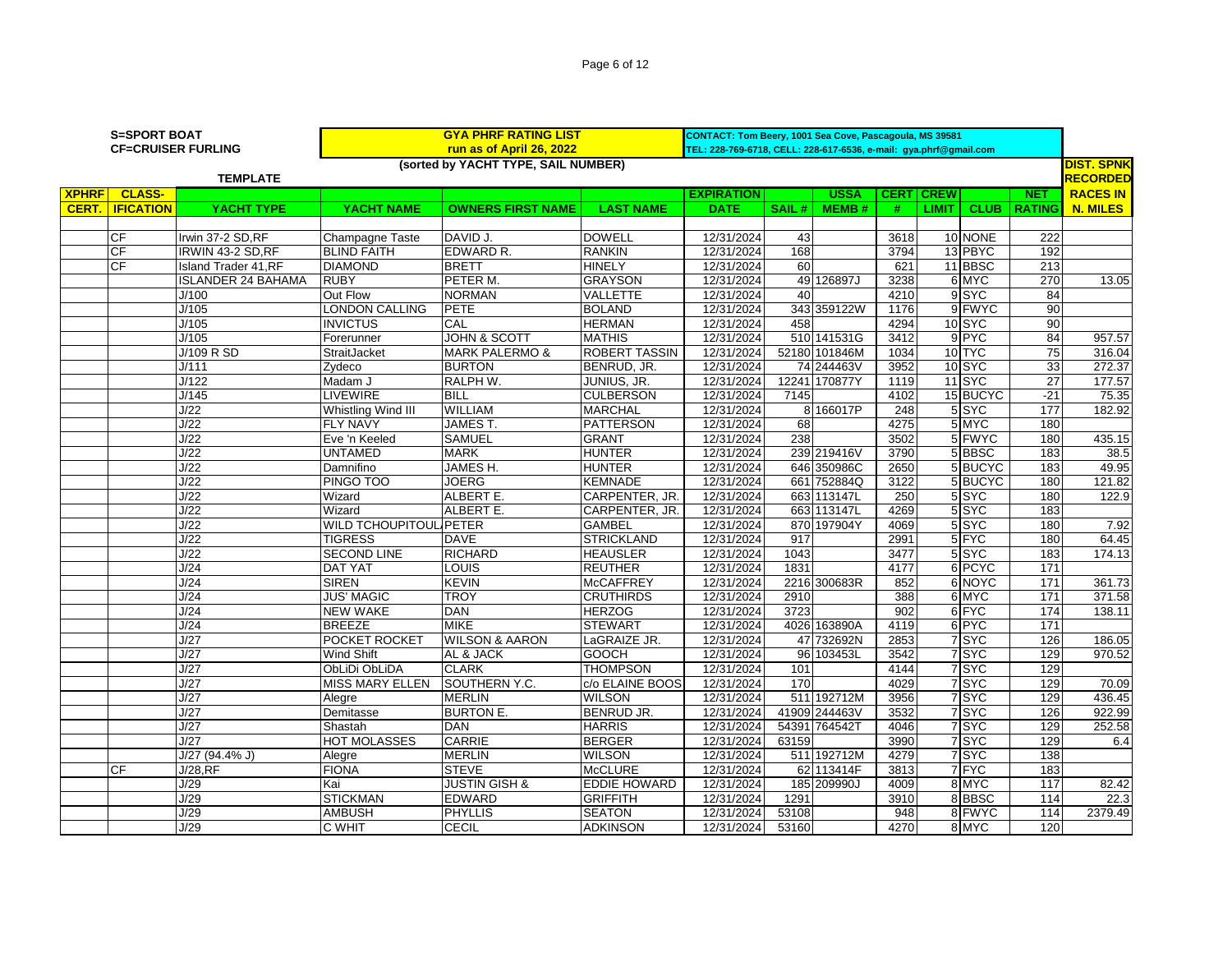|              | <b>S=SPORT BOAT</b> | <b>CF=CRUISER FURLING</b> |                     | <b>GYA PHRF RATING LIST</b><br>run as of April 26, 2022<br>(sorted by YACHT TYPE, SAIL NUMBER) |                   | CONTACT: Tom Beery, 1001 Sea Cove, Pascagoula, MS 39581<br>TEL: 228-769-6718, CELL: 228-617-6536, e-mail: gya.phrf@gmail.com |          |              |             |              |             |               | <b>DIST. SPNK</b> |
|--------------|---------------------|---------------------------|---------------------|------------------------------------------------------------------------------------------------|-------------------|------------------------------------------------------------------------------------------------------------------------------|----------|--------------|-------------|--------------|-------------|---------------|-------------------|
|              |                     | <b>TEMPLATE</b>           |                     |                                                                                                |                   |                                                                                                                              |          |              |             |              |             |               | <b>RECORDED</b>   |
| <b>XPHRF</b> | <b>CLASS-</b>       |                           |                     |                                                                                                |                   | <b>EXPIRATION</b>                                                                                                            |          | USSA         | <b>CERT</b> | <b>CREW</b>  |             | <b>NET</b>    | <b>RACES IN</b>   |
| CERT.        | <b>IFICATION</b>    | YACHT TYPE                | YACHT NAME          | <b>OWNERS FIRST NAME</b>                                                                       | <b>LAST NAME</b>  | <b>DATE</b>                                                                                                                  | SAIL $#$ | <b>MEMB#</b> |             | <u>LIMIT</u> | <b>CLUB</b> | <b>RATING</b> | <b>N. MILES</b>   |
|              |                     |                           |                     |                                                                                                |                   |                                                                                                                              |          |              |             |              |             |               |                   |
|              |                     | <b>J/29 OB MH</b>         | <b>SUPER DUCK</b>   | <b>RIVES M.</b>                                                                                | <b>ALLEN</b>      | 12/31/2024                                                                                                                   | 54454    |              | 471         |              | 8 PONT      | 114           | 2400.31           |
|              |                     | J/30                      | JALAPENO            | <b>KENNETH</b>                                                                                 | <b>BUHLER</b>     | 12/31/2024                                                                                                                   | 33       |              | 361         |              | 8 PONT      | 138           | 1265.5            |
|              |                     | J/30                      | <b>IBELLA DONNA</b> | JOHN C.                                                                                        | <b>CRANE</b>      | 12/31/2024                                                                                                                   | 249      |              | 2108        |              | 8 PONT      | 138           |                   |
|              |                     | J/30                      | <b>RAMBUNCTIOUS</b> | <b>CHAD</b>                                                                                    | <b>ST. JULIEN</b> | 12/31/2024                                                                                                                   | 280      |              | 754         |              | 8 PONT      | 138           | 132.89            |
|              |                     | J/30                      | Dark Horses         | <b>ISCOTT</b>                                                                                  | <b>DIETZ</b>      | 12/31/2024                                                                                                                   | 341      |              | 3704        |              | 8 CSA       | 138           | 116.17            |
|              |                     | J/30                      | <b>MADCAP</b>       | <b>MATTHEW</b>                                                                                 | TAYLOR            | 12/31/2024                                                                                                                   |          | 358 344666C  | 3989        |              | 8 PTYC      | 138           | 42.85             |
|              |                     | J/30                      | Hot Chocolate       | CASEY C.                                                                                       | <b>GRIMM</b>      | 12/31/2024                                                                                                                   |          | 360 272963Z  | 3782        |              | 8 SYC       | 138           | 654.94            |
|              |                     | 1/30                      | ZEPHYR V20          | DAVID.                                                                                         | <b>FRWIN</b>      | 12/31/2024                                                                                                                   | 26245    |              | 4264        |              | 8 NOYC      | 138           |                   |

| <b>CERT.   IFICATION</b> | YACHT TYPE                        | YACHT NAME           | <b>OWNERS FIRST NAME</b>           | <b>LAST NAME</b>  | <b>DATE</b>       | SAIL $#$        | MEMB#         | #    | <b>LIMIT</b> |         |                  | <b>CLUB RATING N. MILES</b> |
|--------------------------|-----------------------------------|----------------------|------------------------------------|-------------------|-------------------|-----------------|---------------|------|--------------|---------|------------------|-----------------------------|
|                          |                                   |                      |                                    |                   |                   |                 |               |      |              |         |                  |                             |
|                          | <b>J/29 OB MH</b>                 | <b>SUPER DUCK</b>    | RIVES M.                           | <b>ALLEN</b>      | 12/31/2024        | 54454           |               | 471  |              | 8 PONT  | 114              | 2400.31                     |
|                          | J/30                              | <b>JALAPENO</b>      | <b>KENNETH</b>                     | <b>BUHLER</b>     | 12/31/2024        | 33              |               | 361  |              | 8 PONT  | 138              | 1265.5                      |
|                          | J/30                              | <b>BELLA DONNA</b>   | JOHN C.                            | CRANE             | 12/31/2024        | 249             |               | 2108 |              | 8 PONT  | 138              |                             |
|                          | J/30                              | <b>RAMBUNCTIOUS</b>  | <b>CHAD</b>                        | <b>ST. JULIEN</b> | 12/31/2024        | 280             |               | 754  |              | 8 PONT  | 138              | 132.89                      |
|                          | J/30                              | Dark Horses          | <b>SCOTT</b>                       | <b>DIETZ</b>      | 12/31/2024        | 341             |               | 3704 |              | 8 CSA   | 138              | 116.17                      |
|                          | J/30                              | <b>MADCAP</b>        | <b>MATTHEW</b>                     | <b>TAYLOR</b>     | 12/31/2024        |                 | 358 344666C   | 3989 |              | 8 PTYC  | 138              | 42.85                       |
|                          | J/30                              | <b>Hot Chocolate</b> | CASEY C.                           | <b>GRIMM</b>      | 12/31/2024        |                 | 360 272963Z   | 3782 |              | 8SYC    | 138              | 654.94                      |
|                          | J/30                              | ZEPHYR V2.0          | <b>DAVID</b>                       | <b>ERWIN</b>      | 12/31/2024        | 26245           |               | 4264 |              | 8 NOYC  | 138              |                             |
|                          | J/30                              | <b>LAND SHARK</b>    | <b>HARLEY</b>                      | <b>NETHKEN</b>    | 12/31/2024        | 30085           |               | 400  |              | 8 PONT  | 138              | 608.62                      |
|                          | J/30                              | <b>SEVEN VII</b>     | <b>TYLER</b>                       | <b>NIEHOFF</b>    | 12/31/2024        | 30440           |               | 3240 |              | 8 NONE  | 138              | 123.51                      |
|                          | J/30                              | <b>HOOT</b>          | MARK C.                            | <b>MAGER</b>      | 12/31/2024        | 30734           |               | 650  |              | 8 PYC   | 138              | 393.13                      |
|                          | J/30                              | JackRabbit 2         | <b>GEORGE</b>                      | <b>HERO</b>       | 12/31/2024        |                 | 30849 251674V | 651  |              | 8 SYC   | 138              | 1355.1                      |
|                          | J/30                              | <b>BLACK MAGIC</b>   | KARL                               | <b>BOURQUE</b>    | 12/31/2024        | 43464           |               | 955  |              | 8 CYC   | 138              | 563.58                      |
| <b>CF</b>                | J/32,RF                           | Uh-ohh!              | <b>ELLEN K/JEFFORY S</b>           | <b>HUNT</b>       | 12/31/2024        |                 | 200590N       | 4189 |              | 9 PYC   | 129              |                             |
| CF                       | J/32,RF                           | <b>TUPELO HONEY</b>  | <b>ROBERT</b>                      | <b>PATRONI</b>    | 12/31/2024        |                 | 33 282937Y    | 4252 |              | 9 PYC   | 138              |                             |
| CF                       | J/32,RF                           | Patriot              | <b>VICTOR</b>                      | <b>OLIVER</b>     | 12/31/2024        | 35              |               | 4217 |              | $9$ SYC | 129              |                             |
| CF                       | J/32,RF                           | Windarra II          | <b>WILLIAM</b>                     | <b>PHILLIPS</b>   | 12/31/2024        | 3229            |               | 2872 |              | 9 PONT  | 132              | 149.07                      |
|                          | J/33                              | Ambush               | <b>JOHNNY</b>                      | <b>ROBERTS</b>    | 12/31/2024        |                 | 3301 110842H  | 4125 |              | 9 FYC   | 84               |                             |
|                          | J/35                              | MAN-O-WAR            | PONTCHARTRAIN SAIL FND c/o P. REES |                   | 12/31/2024        |                 | 32193 731711S | 1120 |              | 10 PONT | 72               |                             |
|                          | J/35                              | <b>BIG J</b>         | <b>TIM</b>                         | <b>FORTNEY</b>    | 12/31/2024        | 32353           |               | 278  |              | 10 CSA  | $\overline{72}$  | 1859.03                     |
|                          | J/35                              | Footloose Too        | <b>RILEY</b>                       | <b>STOGNER</b>    | 12/31/2024        | 50911           |               | 3480 |              | 10 NOYC | $\overline{72}$  | 1744.18                     |
|                          | J/70                              | <b>Instant KARMA</b> | <b>RUSSELL</b>                     | <b>BERNARD</b>    | 12/31/2024        |                 | 55 100066G    | 3938 |              | 6 NOYC  | 120              | 248.81                      |
|                          | J/70                              | <b>BAD ALICE</b>     | <b>TIMOTHY</b>                     | <b>MOLONY</b>     | 12/31/2024        |                 | 546 118233Q   | 4261 |              | $6$ SYC | 117              |                             |
|                          | J/80                              | LIL' SHADY           | <b>DAVID</b>                       | <b>DUNBAR</b>     | 12/31/2024        |                 | 70 227532T    | 3994 |              | 7 PBYC  | 126              | 411.25                      |
|                          | J/80                              | LUNA                 | MARK A.                            | <b>ARNOLD</b>     | 12/31/2024        | 92              |               | 4154 |              | 7 NOYC  | 126              | 52.76                       |
|                          | J/80                              | <b>MUD BUG</b>       | <b>BRIAN</b>                       | <b>GWINNUP</b>    | 12/31/2024        | 103             |               | 1623 |              | 7BBSC   | 129              | 595.96                      |
|                          | J/80                              | Good Juju            | ELLA S.                            | <b>McCULLOCH</b>  | 12/31/2024        |                 | 153 354804R   | 4183 |              | 7 NOYC  | 132              | 14.66                       |
|                          | J/80                              | <b>PBJ</b>           | <b>PEARCE FRIEDRICHS</b>           | <b>WOOD</b>       | 12/31/2024        |                 | 359 264812Q   | 4158 |              | 7SYC    | 129              | 62.16                       |
|                          | J/80                              | <b>ROCKET</b>        | <b>CHRISTOPHER</b>                 | LaGRAIZE          | 12/31/2024        |                 | 652 745173S   | 1088 |              | 7 SYC   | 129              |                             |
|                          | J/80                              | <b>CATTY TWO!!</b>   | <b>LESLIE</b>                      | <b>LEVENSON</b>   | 12/31/2024        |                 | 672 659350C   | 3859 |              | 7 SYC   | 132              | 23.69                       |
|                          | J/80                              | Cool J               | <b>DAVID</b>                       | <b>BARR</b>       | 12/31/2024        |                 | 840 768571P   | 4062 |              | 7 PONT  | 129              | 269.23                      |
|                          | J/80                              | Cool J               | <b>DAVID</b>                       | <b>BARR</b>       | 12/31/2024        |                 | 840 768571P   | 4267 |              | 7 PONT  | 132              |                             |
|                          | J/80 ODR                          | <b>PURR</b>          | <b>ELISE</b>                       | <b>READ</b>       | 12/31/2024 USA440 |                 |               | 4259 |              | 7 PONT  | $\overline{132}$ |                             |
|                          | J/88                              | <b>EASY</b>          | ANDREW J.                          | <b>WALFORD</b>    | 12/31/2024        |                 | 79169 353594E | 4198 |              | 8 STAB  | $\overline{87}$  |                             |
|                          | J/92                              | <b>J REX</b>         | <b>WAYNE</b>                       | <b>CONNELLY</b>   | 12/31/2024        | 76              |               | 2912 |              | 8 CSA   | 105              | 898.89                      |
|                          | J/92                              | <b>Helicity</b>      | <b>ERIC</b>                        | <b>ESBENSEN</b>   | 12/31/2024        | $\overline{7}$  |               | 1081 |              | 8 MYC   | 108              | 91.35                       |
|                          | J/92                              | Rambunctious         | <b>JOEL</b>                        | <b>BERRY</b>      | 12/31/2024        |                 | 83141 2421411 | 3700 |              | 8SYC    | 105              | 367.53                      |
|                          | J/92s                             | <b>RAVEN</b>         | <b>ROY</b>                         | <b>BYRD</b>       | 12/31/2024        | 30 <sup>1</sup> |               | 3648 |              | 8BBSC   | 99               | 725.81                      |
|                          | J/92s                             | Little Joe           | <b>DANNY</b>                       | <b>SULLIVAN</b>   | 12/31/2024        |                 | 31 266226U    | 4111 |              | 8SYC    | 99               | 132.12                      |
| <b>CF</b>                | JEANNEAU 11.2 VOYAGE SPRAY CHASER |                      | <b>JOSHUA</b>                      | SANDERS           | 12/31/2024        |                 | 777 774218X   | 1207 |              | 10 MYC  | 153              | 52.05                       |
| CF                       | JEANNEAU 33i SUN ODYSSIDE PEACE   |                      | <b>JOHN</b>                        | <b>KEAHEY</b>     | 12/31/2024        |                 | 2790221       | 4293 |              | 9 MYC   | 174              |                             |
| CF                       | Jeanneau 35 SD SUN ODY Fais Do-Do |                      | <b>KENNETH (KENNY)</b>             | <b>TAYLOR</b>     | 12/31/2024        | 3502            |               | 4118 |              | 10 SYC  | 144              |                             |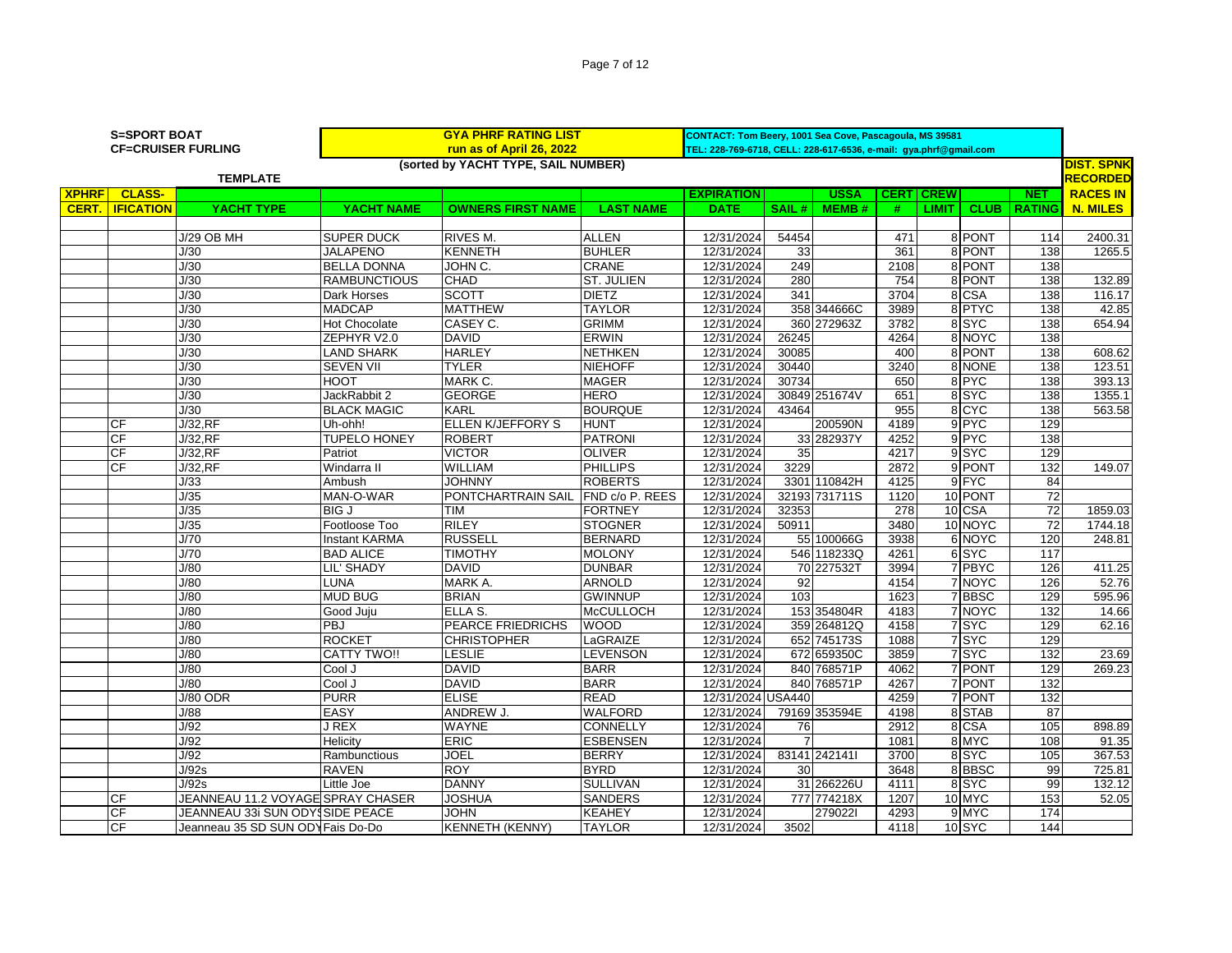|              | <b>S=SPORT BOAT</b> | <b>CF=CRUISER FURLING</b>     | <b>GYA PHRF RATING LIST</b><br>run as of April 26, 2022 |                                     |                    |                   | CONTACT: Tom Beery, 1001 Sea Cove, Pascagoula, MS 39581<br>TEL: 228-769-6718, CELL: 228-617-6536, e-mail: gya.phrf@gmail.com |               |             |              |               |                  |                 |
|--------------|---------------------|-------------------------------|---------------------------------------------------------|-------------------------------------|--------------------|-------------------|------------------------------------------------------------------------------------------------------------------------------|---------------|-------------|--------------|---------------|------------------|-----------------|
|              |                     |                               |                                                         | (sorted by YACHT TYPE, SAIL NUMBER) |                    |                   |                                                                                                                              |               |             |              |               |                  | DIST. SPNK      |
|              |                     | <b>TEMPLATE</b>               |                                                         |                                     |                    |                   |                                                                                                                              |               |             |              |               |                  | <b>RECORDED</b> |
| <b>XPHRF</b> | <b>CLASS-</b>       |                               |                                                         |                                     |                    | <b>EXPIRATION</b> |                                                                                                                              | <b>USSA</b>   | <b>CERT</b> | <b>CREW</b>  |               | <b>NET</b>       | <b>RACES IN</b> |
| CERT.        | <b>IFICATION</b>    | YACHT TYPE                    | YACHT NAME                                              | <b>OWNERS FIRST NAME</b>            | <b>LAST NAME</b>   | <b>DATE</b>       | SAIL#                                                                                                                        | MEMB#         | #           | <b>LIMIT</b> | <b>CLUB</b>   | <b>RATING</b>    | <b>N. MILES</b> |
|              |                     |                               |                                                         |                                     |                    |                   |                                                                                                                              |               |             |              |               |                  |                 |
|              | CF                  | JEANNEAU 37 SD SUNODHULA GIRL |                                                         | <b>CHRIS</b>                        | <b>EDWARDS</b>     | 12/31/2024        | 1266                                                                                                                         |               | 4295        |              | 10 MYC        | 159              |                 |
|              | CF                  | JEANNEAU 469,RF               | <b>FURLOUGH</b>                                         | R.F. SCRUGGS                        | c/o ROCKY BOND     | 12/31/2024        |                                                                                                                              | 51746 185279F | 4117        |              | 13 SRYC       | 108              |                 |
|              | CF                  | JEANNEAU SUN ODYSSE LOKURA    |                                                         | <b>DANIEL</b>                       | <b>HARRIS</b>      | 12/31/2024        |                                                                                                                              |               | 4298        |              | 9SYC          | 156              |                 |
|              |                     | Kelley 24                     | Phoenix                                                 | STEPHEN A.                          | <b>NICHOLS</b>     | 12/31/2024        |                                                                                                                              | 101 687227W   | 780         |              | 6 NYCP        | 180              | 845.51          |
|              |                     | Kiwi 24 OB MOD                | <b>Good Groceries</b>                                   | <b>PASS CHRISTIAN</b>               | YACHT CLUB         | 12/31/2024        | 13952                                                                                                                        |               | 3854        |              | 6 PCYC        | 207              | 63.05           |
|              | S                   | Kiwi 35                       | <b>Turkey Wings</b>                                     | JAMES W.                            | <b>CHRISTENSEN</b> | 12/31/2024        | 5                                                                                                                            |               | 3562        |              | 10 NOYC       | 39               |                 |
|              | CF                  | Krogen 38 K/CB CTR, RF        | Snuffy                                                  | <b>ROBERT</b>                       | SWAYZE             | 12/31/2024 KK     |                                                                                                                              | 232697C       | 3984        |              | <b>11 SYC</b> | 207              |                 |
|              |                     | Lindenberg 22                 | Mojo                                                    | <b>TERRIJ.</b>                      | <b>LOFTIN</b>      | 12/31/2024        | 41                                                                                                                           |               | 3519        |              | 5 FYC         | 219              | 29.69           |
|              |                     | MACGREGOR 25                  | <b>EVIL INTENTIONS</b>                                  | <b>GILBERT</b>                      | MacLACHLAN         | 12/31/2024        |                                                                                                                              |               | 4072        |              | 6 NOYC        | 213              | 56.53           |
|              |                     | MACGREGOR 26                  | <b>NIGHTMARE</b>                                        | <b>GREGORY E.</b>                   | <b>BERTUCCI</b>    | 12/31/2024        | 1280                                                                                                                         |               | 761         |              | 7 BYC         | $\overline{213}$ | 66.6            |
|              | S                   | MELGES <sub>24</sub>          | <b>CATCHUP</b>                                          | <b>JEREMY</b>                       | <b>SHAPLEY</b>     | 12/31/2024        | $\overline{22}$                                                                                                              |               | 4035        |              | 6 GMSC        | 90               | 59.49           |
|              | S                   | Melges <sub>24</sub>          | <b>PHOENICEUS</b>                                       | <b>NATHAN</b>                       | <b>SIMONSON</b>    | 12/31/2024        |                                                                                                                              | 86 797199Y    | 4277        |              | 6 PYC         | 90               |                 |
|              | S                   | MELGES <sub>24</sub>          | <b>TURN IT UP</b>                                       | <b>MICHAEL</b>                      | <b>CHARBONNET</b>  | 12/31/2024        |                                                                                                                              | 98 711710W    | 3936        |              | 6 PCYC        | 90               | 32.7            |
|              | S                   | MELGES 24                     | <b>TRIFECTA</b>                                         | <b>TOM</b>                          | <b>HUTCHINGS</b>   | 12/31/2024        |                                                                                                                              | 200 204588B   | 3245        |              | 6 PTYC        | 90               | 209.7           |
|              | S                   | Melges 24                     | Revolution                                              | SCOTT J.                            | <b>SONNIER</b>     | 12/31/2024        | 360                                                                                                                          |               | 3785        |              | 6SYC          | 90               | 574.63          |
|              | S                   | Melges 24                     | <b>SIERRA</b>                                           | KYLE C.                             | <b>WILD</b>        | 12/31/2024        |                                                                                                                              | 363 410339N   | 3227        |              | 6 PONT        | 90               | 949.52          |
|              | S                   | Melges 24                     | Kryptonite                                              | <b>GLEN</b>                         | <b>TONGUIS</b>     | 12/31/2024        |                                                                                                                              | 420 728378Z   | 3957        |              | 6 NOYC        | 90               | 657.28          |
|              | s                   | Melges 24                     | <b>ROGUE</b>                                            | <b>BOB</b>                          | <b>KROETSCH</b>    | 12/31/2024        |                                                                                                                              | 457 281186X   | 4218        |              | 6 DIYC        | $\overline{90}$  |                 |
|              | S                   | Melges 24                     | Dansoux                                                 | <b>JOHN ALDEN</b>                   | <b>MEADE</b>       | 12/31/2024        |                                                                                                                              | 544 194419U   | 3464        |              | 6SYC          | 90               | 920.2           |
|              | S                   | Melges 24                     | <b>TRIPLE D's</b>                                       | <b>DWIGHT</b>                       | LeBLANC            | 12/31/2024        |                                                                                                                              | 735 655713R   | 4040        |              | 6 SYC         | 90               | 250.32          |
|              | S                   | MELGES 24                     | <b>LAST CALL</b>                                        | LEE                                 | <b>EIKEL</b>       | 12/31/2024        |                                                                                                                              | 737 410563F   | 4018        |              | 6 PONT        | 90               | 143.59          |
|              | S                   | Melges 24                     | Vitesse                                                 | <b>G. PETER</b>                     | <b>SLADOVICH</b>   | 12/31/2024        | 776                                                                                                                          | 188684M       | 3680        |              | 6SYC          | 90               | 647.68          |
|              | S                   | MELGES 24 ODR                 | MR. HUMBLE                                              | ZANE                                | <b>YODER</b>       | 12/31/2024 USA62  |                                                                                                                              |               | 4303        |              | 6 MYC         | 90               |                 |
|              | S                   | MELGES 30                     | <b>TIBURON</b>                                          | <b>MICHAEL</b>                      | <b>GRAY</b>        | 12/31/2024        | 106                                                                                                                          |               | 4030        |              | 9 PCYC        | 24               | 57.89           |
|              | S                   | MELGES 32                     | <b>ROUGAROU</b>                                         | <b>BURTON BENRUD JR.</b>            | c/o WHITE RUGAR    | 12/31/2024        |                                                                                                                              | 136 244463V   | 4106        |              | 9SYC          | 15               | 122.97          |
|              |                     | Melges 32                     | War Canoe                                               | M GRAY/K SMITH &                    | JOHN DANE III      | 12/31/2024        |                                                                                                                              | 196 107807R   | 3677        |              | 9 PCYC        | 15               | 395.56          |
|              | S                   | Melges 32                     | War Canoe                                               | <b>M GRAY/K SMITH &amp;</b>         | JOHN DANE III      | 12/31/2024        |                                                                                                                              | 196 107807R   | 4151        |              | 9 PCYC        | 15               |                 |
|              |                     | Melges 32                     | <b>ROUGAROU</b>                                         | <b>BURTON BENRUD JR.</b>            | c/o RED RUGARU     | 12/31/2024        |                                                                                                                              | 13131 244463V | 3686        |              | 9 SYC         | 15               | 595.18          |
| XPHRF S      |                     | MELGES MC SCOW                | <b>BLUE JAY</b>                                         | <b>MONT</b>                         | ECHOLS, III        | 12/31/2024        |                                                                                                                              | 502 395635C   | 3997        |              | 5 SYC         | 165              |                 |
|              |                     | Merit 25                      | <b>BLITZ</b>                                            | <b>ROBERT</b>                       | <b>GRISOLI</b>     | 12/31/2024        | 332                                                                                                                          |               | 354         |              | 6 CSA         | 174              | 657.48          |
|              |                     | Minuteman 15 CAT BOAT         | Meow                                                    | <b>CERISE FAMILY FND</b>            | c/o CORKY POTTS    | 12/31/2024        |                                                                                                                              | 106291V       | 4215        |              | 5 SYC         | 312              |                 |
|              |                     | MIRAGE 236                    | <b>WILD GOOSE</b>                                       | PAT                                 | <b>JACKSON</b>     | 12/31/2024        |                                                                                                                              | 39 778845V    | 4101        |              | 6 NYCP        | 186              |                 |
|              | СF                  | Mirage 29,RF                  | <b>HAMMY B</b>                                          | <b>GEORGE</b>                       | <b>MARCH</b>       | 12/31/2024        | 145                                                                                                                          |               | 3116        |              | 8 MYC         | 189              |                 |
|              |                     | Moore 24                      | Bloom                                                   | <b>ANDREW</b>                       | <b>BRENNAN</b>     | 12/31/2024        |                                                                                                                              | 120 795066R   | 4205        |              | 6 PONT        | 165              |                 |
|              |                     | Morgan 30                     | Amigo                                                   | JEFFREY P.                          | <b>BROWN</b>       | 12/31/2024        |                                                                                                                              | 127 219349D   | 134         |              | 8 FWYC        | 192              | 1130.48         |
|              | CF                  | Morgan 30-2,RF                | <b>KATSY II</b>                                         | <b>JACQUE</b>                       | LeBEAU             | 12/31/2024        | 11057                                                                                                                        |               | 2634        |              | 8 PYC         | 174              | 474.65          |
|              | CF                  | Morgan 34,RF                  | The Reason Why                                          | <b>JAMES</b>                        | EVANS, III         | 12/31/2024        | 4367                                                                                                                         |               | 609         |              | 9SYC          | 204              | 67.48           |
|              |                     | <b>MORGAN 36</b>              | <b>INSIGHT</b>                                          | <b>SAM</b>                          | VASQUEZ            | 12/31/2024        |                                                                                                                              | 31752 230774S | 877         |              | 10 GYC        | 105              | 1862.91         |
|              | CF                  | MORGAN 41 O/I,RF              | <b>STARCHASER</b>                                       | <b>ELLIOTT</b>                      | <b>BRETT</b>       | 12/31/2024        |                                                                                                                              | 666539G       | 3389        |              | 13 NOYC       | $\overline{210}$ | 4.1             |
|              | CF                  | NASSAU 34 CUTTER BS, FGUAPA   |                                                         | <b>JOHN</b>                         | <b>CUTTS</b>       | 12/31/2024        | 11                                                                                                                           |               | 4301        |              | 9 BUCCYO      | 210              |                 |
|              |                     | <b>NEW YORK 36</b>            | <b>DILIGENCE</b>                                        | JOHN K.                             | LOFTIN JR.         | 12/31/2024        | 36005                                                                                                                        |               | 4208        |              | 10 MYC        | 117              |                 |
|              | <b>CF</b>           |                               |                                                         | JERRY L.                            |                    | 12/31/2024        |                                                                                                                              | 762952H       | 3925        |              | 8 FWYC        | 195              |                 |
|              |                     | Newport 30-3,RF               | Cerulean                                                |                                     | VAUGHAN, JR.       |                   |                                                                                                                              |               |             |              |               |                  |                 |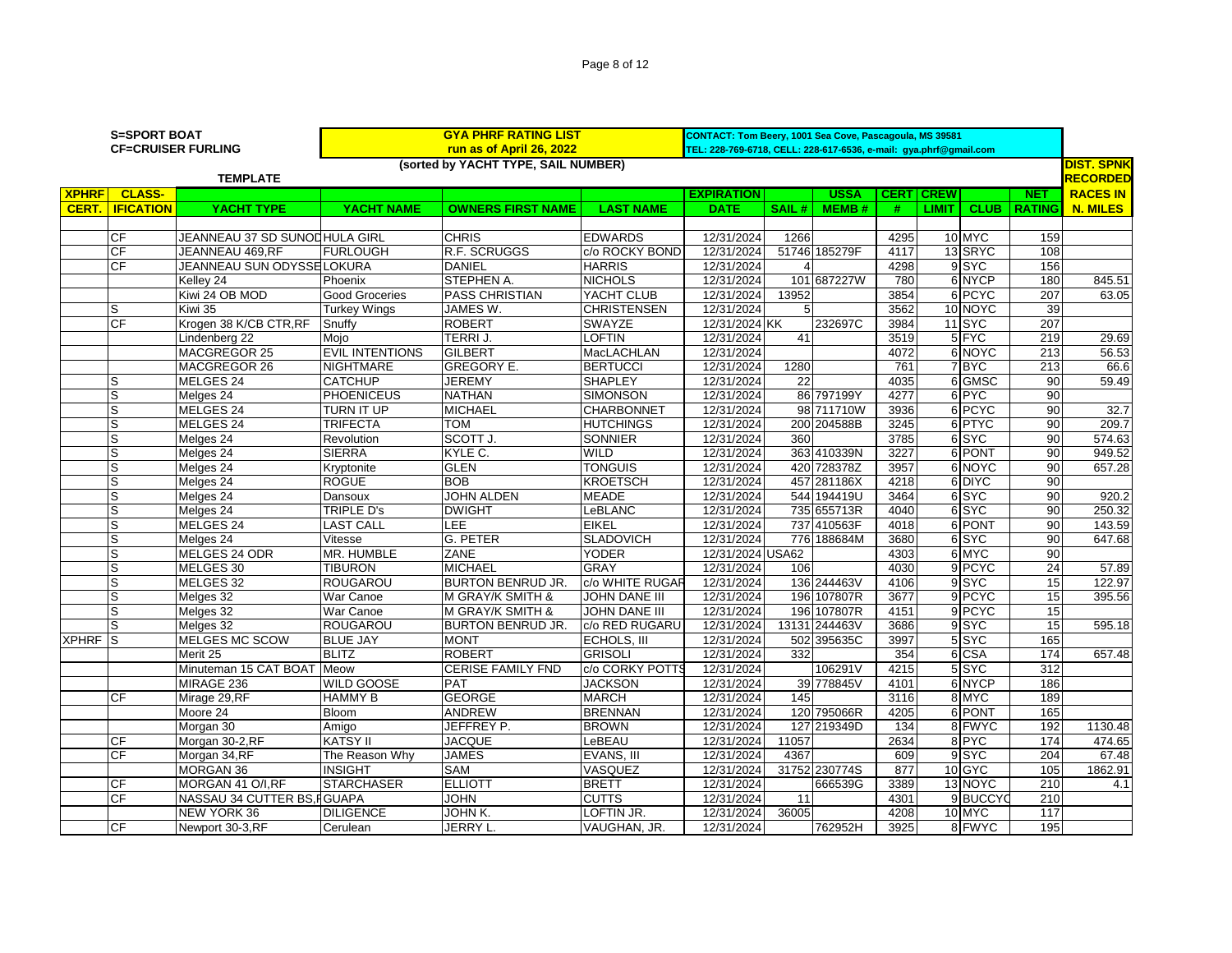| Page 9 of 12 |  |  |  |  |
|--------------|--|--|--|--|
|--------------|--|--|--|--|

|              | <b>S=SPORT BOAT</b> |                                               | <b>GYA PHRF RATING LIST</b> |                                     |                        | CONTACT: Tom Beery, 1001 Sea Cove, Pascagoula, MS 39581           |                 |               |      |                  |                   |                  |                   |
|--------------|---------------------|-----------------------------------------------|-----------------------------|-------------------------------------|------------------------|-------------------------------------------------------------------|-----------------|---------------|------|------------------|-------------------|------------------|-------------------|
|              |                     | <b>CF=CRUISER FURLING</b>                     |                             | run as of April 26, 2022            |                        | TEL: 228-769-6718, CELL: 228-617-6536, e-mail: gya.phrf@gmail.com |                 |               |      |                  |                   |                  |                   |
|              |                     |                                               |                             | (sorted by YACHT TYPE, SAIL NUMBER) |                        |                                                                   |                 |               |      |                  |                   |                  | <b>DIST. SPNK</b> |
|              |                     | <b>TEMPLATE</b>                               |                             |                                     |                        | <b>RECORDED</b>                                                   |                 |               |      |                  |                   |                  |                   |
| <b>XPHRF</b> | <b>CLASS-</b>       |                                               |                             |                                     |                        | <b>EXPIRATION</b>                                                 |                 | <b>USSA</b>   |      | <b>CERT CREW</b> |                   | <b>NET</b>       | <b>RACES IN</b>   |
| <b>CERT.</b> | <b>IFICATION</b>    | YACHT TYPE                                    | <b>YACHT NAME</b>           | <b>OWNERS FIRST NAME</b>            | <b>LAST NAME</b>       | <b>DATE</b>                                                       | SAIL#           | <b>MEMB#</b>  | #    |                  | LIMIT   CLUB      | <b>RATING</b>    | <b>N. MILES</b>   |
|              |                     |                                               |                             |                                     |                        |                                                                   |                 |               |      |                  |                   |                  |                   |
|              | $\overline{CF}$     | Newport 41 S,RF                               | Mystic                      | <b>GUY</b>                          | <b>BRIERRE</b>         | 12/31/2024                                                        |                 | 21707 129579K | 3942 |                  | <b>13 SYC</b>     | 117              | 329.03            |
|              | <b>CF</b>           | Newport 41, RF                                | Spirit                      | <b>F. KELLEHER</b>                  | <b>RIESS</b>           | 12/31/2024                                                        |                 | 3655 125557W  | 67   |                  | 13 SYC            | 129              |                   |
|              | <b>CF</b>           | Newport 41-2,RF                               | <b>Tigi Too</b>             | DIETER M.                           | <b>HUGEL</b>           | 12/31/2024                                                        | 52303           | 203989E       | 3394 |                  | 13 SYC            | 132              | 585.12            |
|              | <b>CF</b>           | Northern 29,RF                                | <b>Favorite Mistake</b>     | <b>ROBERT</b>                       | <b>FOCKEN</b>          | 12/31/2024                                                        | 29063           |               | 4192 |                  | 8 NONE            | 207              |                   |
|              | <b>CF</b>           | Norwalk Island Sharpie 43, Liberte            |                             | <b>BRETT</b>                        | <b>HOLK</b>            | 12/31/2024 NIS 43                                                 |                 |               | 4193 |                  | 13 PTYC           | 150              |                   |
|              | <b>CF</b>           | O Day 34, RF                                  | <b>Happy Day</b>            | <b>ROB</b>                          | <b>SPRATT</b>          | 12/31/2024                                                        | 62              |               | 3973 |                  | $9$ CSA           | 168              |                   |
|              | <b>CF</b>           | Oday 28, RF                                   | Kahlua                      | <b>MICHAEL</b>                      | <b>DUVALL</b>          | 12/31/2024                                                        | 362             |               | 125  |                  | 7BBSC             | 222              | 113.63            |
|              |                     | Oday 39 SD                                    | Light O Mobile              | <b>EDWARD</b>                       | <b>CORNELL</b>         | 12/31/2024                                                        | 39              |               | 713  |                  | 11 FYC            | $\overline{135}$ | 13                |
|              |                     | OLSON <sub>25</sub>                           | PALMETTO BUG                | <b>BRANDON</b>                      | <b>ADDISON</b>         | 12/31/2024                                                        | $\overline{73}$ |               | 943  |                  | 6 PYC             | 165              | 209.67            |
|              |                     | Olson 29                                      | Wing It                     | <b>ANDREW A.</b>                    | <b>PATTERSON</b>       | 12/31/2024                                                        |                 | 97083 664863E | 3370 |                  | 8 FYC             | 108              |                   |
|              |                     | Olson 30                                      | Paloma                      | <b>MIKE</b>                         | <b>BRYCE</b>           | 12/31/2024                                                        |                 | 69812 766262Y | 2729 |                  | 8 CSA             | 111              | 522.25            |
|              |                     | Olson 34 Ericson                              | Breakaway                   | <b>SAMUEL</b>                       | <b>GRANT</b>           | 12/31/2024                                                        | 134             |               | 3399 |                  | 9 FWYC            | 114              | 1866.61           |
|              |                     | OLSON 40                                      | <b>WHITE TRASH II</b>       | <b>GREG</b>                         | <b>SMITH</b>           | 12/31/2024                                                        | 53006           |               | 2658 |                  | 11 MYC            | 54               | 680.37            |
|              | <b>CF</b>           | OYSTER 53, RF                                 | <b>CONTINGENCY</b>          | <b>SCOTT</b>                        | <b>BICKFORD</b>        | 12/31/2024                                                        |                 | 60224 662335R | 3846 |                  | 17 <sub>SYC</sub> | 102              |                   |
|              | <b>CF</b>           | Oyster 62, RF                                 | Voices In The Sky           | <b>CHRIS</b>                        | LOPEZ                  | 12/31/2024                                                        | 6212            |               | 4043 |                  | 17 PYC            | 42               |                   |
|              |                     | Oyster Lightwave 395                          | Akoya                       | <b>MIKE REID &amp;</b>              | <b>BINGHAM (JULIAN</b> | 12/31/2024                                                        | 9002            |               | 3289 |                  | 11 BUCYC          | 66               | 222.25            |
|              |                     | Paceship 29 Northwind                         | <b>Three Cheers</b>         | <b>WILLIAM W PETE""</b>             | ONEAL, JR.             | 12/31/2024                                                        | 20              |               | 1422 |                  | 8BUCYC            | 201              | 41.7              |
|              |                     | Pearson 26                                    | Finally                     | <b>JOHN</b>                         | <b>BALLARD</b>         | 12/31/2024                                                        |                 | 14 224856Y    | 817  |                  | 7 MYC             | 213              | 162.61            |
|              |                     | Pearson 26                                    | Nathalie                    | PETER M.                            | <b>GRAYSON</b>         | 12/31/2024                                                        | 56              |               | 986  |                  | 7 MYC             | $\overline{213}$ | 241.36            |
|              |                     | Pearson 26                                    | <b>Buccaneer</b>            | <b>ANDRE</b>                        | <b>VEAL</b>            | 12/31/2024                                                        | 745             |               | 4099 |                  | 7 BUCYC           | 216              |                   |
|              |                     | PEARSON 26 OD/WKEND THURSDY NITE SPECPETER M. |                             |                                     | <b>GRAYSON</b>         | 12/31/2024                                                        | 198             |               | 4288 |                  | 7 MYC             | $\overline{210}$ |                   |
|              | <b>CF</b>           | Pearson 26, RF                                | <b>Wooly Bully</b>          | <b>HARRY M.</b>                     | THAMES, JR.            | 12/31/2024                                                        | 11              |               | 2525 |                  | 7 MYC             | 219              | 43                |
|              |                     | Pearson 28 SD                                 | Moe Money                   | VARNUM J                            | SHELDON, III           | 12/31/2024                                                        | 193             |               | 3713 |                  | 7 LBYC            | 189              | 21.14             |
|              | <b>CF</b>           | PEARSON 28, RF                                | <b>GENESIS</b>              | <b>DENNIS</b>                       | <b>BARNES</b>          | 12/31/2024                                                        | $\frac{145}{2}$ |               | 4263 |                  | 7 MYC             | 201              |                   |
|              | <b>CF</b>           | Pearson 28-2,RF                               | Mon Amie                    | <b>FRED</b>                         | <b>HAIDT III</b>       | 12/31/2024                                                        | 57              |               | 2955 |                  | 7 MYC             | 192              | 29.7              |
|              | CF                  | Pearson 28-2,RF                               | <b>CREW REST</b>            | <b>RICHARD</b>                      | <b>THOMS</b>           | 12/31/2024                                                        | 192             |               | 4246 |                  | 7 FWYC            | 204              |                   |
|              | <b>CF</b>           | Pearson 31-2,RF                               | Sail La Vie                 | <b>EARL</b>                         | <b>HERNANDEZ</b>       | 12/31/2024                                                        |                 |               | 4124 |                  | 8 CSA             | 177              |                   |
|              | <b>CF</b>           | Pearson 31-2,RF                               | Atlas                       | <b>REEF RUNNER SAIL</b>             | c/o J. ELWELL          | 12/31/2024                                                        | 230             |               | 4153 |                  | 8RRS              | 174              |                   |
|              | <b>CF</b>           | Pearson 32, RF                                | Bali Hai                    | <b>BENZ</b>                         | <b>FAGET</b>           | 12/31/2024                                                        |                 | 10 1381981    | 3153 |                  | 9NOYC             | $\frac{1}{171}$  | 218.21            |
|              | <b>CF</b>           | Pearson 32, RF                                | Joint Custody               | <b>MICHAEL</b>                      | <b>RYAN</b>            | 12/31/2024                                                        | 33              |               | 508  |                  | 9 NONE            | 186              | 465.31            |
|              | <b>CF</b>           | PEARSON 34-2, RF                              | <b>BREEZE</b>               | <b>MIKE</b>                         | <b>STEWART</b>         | 12/31/2024                                                        | $\overline{2}$  | 163890A       | 4120 |                  | 9 PYC             | 168              |                   |
|              | <b>CF</b>           | PEARSON 35 CB, RF                             | <b>ESPRIT</b>               | J. BRYANT                           | <b>KNIGHT</b>          | 12/31/2024                                                        |                 | 135 818962T   | 4300 |                  | 10 BUCCYO         | 201              |                   |
|              |                     | Pearson 36 Cutter                             | <b>Free Spirit</b>          | THOMAS A.                           | <b>STOKES</b>          | 12/31/2024                                                        |                 | 24 168196J    | 562  |                  | 10 LBYC           | 186              | 503.01            |
|              | <b>CF</b>           | PEARSON 365, RF                               | <b>SALTY DOG</b>            | WILLIAM                             | <b>ELLIS</b>           | 12/31/2024                                                        | 364             |               | 3652 |                  | 10 FYC            | 225              |                   |
|              | <b>CF</b>           | Pearson 39,RF                                 | Katama                      | <b>DAVID</b>                        | <b>ZIMMERMAN</b>       | 12/31/2024                                                        |                 | 42 APPLIED    | 1058 |                  | 11 FYC            | 144              | 17.45             |
|              | <b>CF</b>           | Pearson 424 CTR, RF                           | Acadia                      | ROBERT V.                           | <b>KRIEGEL</b>         | 12/31/2024                                                        | 201             | 151006B       | 1108 |                  | 13 PYC            | 186              | 31.4              |
|              |                     | <b>PEARSON FLYER</b>                          | <b>IT'S ON!</b>             | <b>BILL</b>                         | <b>WHISTON</b>         | 12/31/2024                                                        | 53              |               | 842  |                  | 8 MYC             | 138              | 681.39            |
|              |                     | PEARSON FLYER                                 | <b>HEATHEN</b>              | TIMOTHY A.                          | LAWTON                 | 12/31/2024                                                        | 91              |               | 3426 |                  | 8 OSYC            | 141              | 169.18            |
|              |                     | <b>PEARSON FLYER</b>                          | <b>ARETHUSA</b>             | <b>BEN &amp; DOUG</b>               | <b>WHITE</b>           | 12/31/2024                                                        | 141             |               | 3824 |                  | 8 SYC             | 138              | 443.37            |
|              |                     | PEARSON FLYER                                 | <b>WEATHER WITCH</b>        | <b>KENNY</b>                        | LaNATA                 | 12/31/2024                                                        |                 | 161 168564F   | 573  |                  | 8 NOYC            | 138              | 1044.9            |
|              |                     | <b>PEARSON FLYER</b>                          | <b>KATO</b>                 | <b>STEPHEN</b>                      | <b>LANGE</b>           | 12/31/2024                                                        | 162             |               | 144  |                  | 8 MYC             | 141              | 461.41            |
|              |                     | Pearson Flyer                                 | Moonglade                   | <b>TRACEY</b>                       | <b>FAIRCLOTH</b>       | 12/31/2024                                                        |                 | 168 688118N   | 3336 |                  | 8 MYC             | 138              | 827.37            |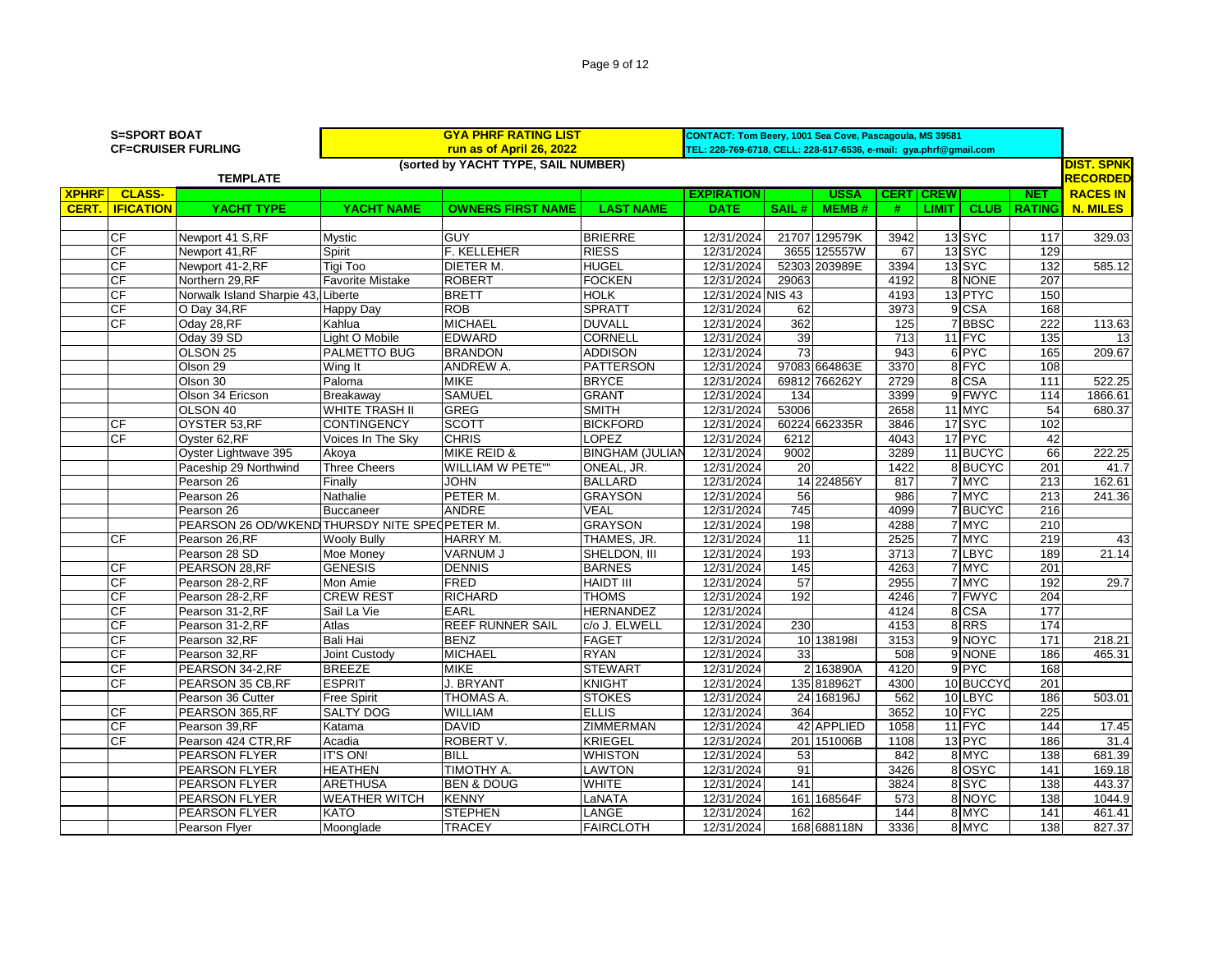| Page 10 of 12 |  |  |  |
|---------------|--|--|--|
|---------------|--|--|--|

| <b>S=SPORT BOAT</b> |                        |                                  | <b>GYA PHRF RATING LIST</b>    |                                                                   |                      | CONTACT: Tom Beery, 1001 Sea Cove, Pascagoula, MS 39581 |       |               |             |              |             |               |                   |
|---------------------|------------------------|----------------------------------|--------------------------------|-------------------------------------------------------------------|----------------------|---------------------------------------------------------|-------|---------------|-------------|--------------|-------------|---------------|-------------------|
|                     |                        | <b>CF=CRUISER FURLING</b>        |                                | TEL: 228-769-6718, CELL: 228-617-6536, e-mail: gya.phrf@gmail.com |                      |                                                         |       |               |             |              |             |               |                   |
|                     |                        |                                  |                                | (sorted by YACHT TYPE, SAIL NUMBER)                               |                      |                                                         |       |               |             |              |             |               | <b>DIST. SPNK</b> |
|                     |                        | <b>TEMPLATE</b>                  |                                |                                                                   |                      |                                                         |       |               |             |              |             |               | <b>RECORDED</b>   |
| <b>XPHRF</b>        | <b>CLASS-</b>          |                                  |                                |                                                                   |                      | <b>EXPIRATION</b>                                       |       | <b>USSA</b>   | <b>CERT</b> | <b>CREW</b>  |             | <b>NET</b>    | <b>RACES IN</b>   |
| CERT.               | <b>IFICATION</b>       | <b>YACHT TYPE</b>                | <b>YACHT NAME</b>              | <b>OWNERS FIRST NAME</b>                                          | <b>LAST NAME</b>     | <b>DATE</b>                                             | SAIL# | <b>MEMB#</b>  | #           | <b>LIMIT</b> | <b>CLUB</b> | <b>RATING</b> | <b>N. MILES</b>   |
|                     |                        |                                  |                                |                                                                   |                      |                                                         |       |               |             |              |             |               |                   |
|                     |                        | <b>PEARSON FLYER</b>             | <b>STARFIRE</b>                | <b>PRINCE</b>                                                     | <b>TURNER</b>        | 12/31/2024                                              |       | 173 308777K   | 1624        |              | 8 BUCYC     | 141           | 163.72            |
|                     |                        | <b>PEARSON FLYER</b>             | <b>TURNERON</b>                | <b>ROGER</b>                                                      | <b>TURNER</b>        | 12/31/2024                                              | 12345 |               | 3891        |              | 8 MYC       | 138           |                   |
|                     |                        | <b>PEARSON FLYER</b>             | <b>CANTANKEROUS</b>            |                                                                   | FORT WALTON YO       | 12/31/2024                                              | 30927 |               | 2120        |              | 8 FWYC      | 144           | 563.82            |
|                     | СF                     | Peterson 34,RF                   | Heavy Water                    | <b>BARRY K.</b>                                                   | <b>HURLBURT</b>      | 12/31/2024                                              |       | 31422 230011W | 1619        |              | 9 NOYC      | 129           | 570.98            |
|                     |                        | Peterson/wiggers 37              | Whiskers                       | <b>GERALD PAUL</b>                                                | <b>KUEHLER</b>       | 12/31/2024                                              | 63063 |               | 3888        |              | 10 PONT     | 96            | 187.28            |
| <b>XPHRF</b>        |                        | Petrel 21                        | Flirt                          | <b>JOHN</b>                                                       | <b>SHAW</b>          | 12/31/2024                                              | 29    |               | 3059        |              | 5 PTYC      | 303           |                   |
|                     |                        | Precision 18                     | Serenity                       | <b>BETSY</b>                                                      | <b>SHEPHERD</b>      | 12/31/2024                                              |       |               | 4141        |              | 5 PBYC      | 288           |                   |
|                     |                        | Precision 23                     | Gypsy                          | <b>JOHN</b>                                                       | <b>PETERLIN</b>      | 12/31/2024                                              |       | 109 354666D   | 1086        |              | 6 NONE      | 228           |                   |
|                     |                        | PRETORIEN 35                     | <b>STEADFAST</b>               | PETER J.                                                          | <b>WANEK</b>         | 12/31/2024                                              |       | 76 744431Z    | 501         |              | 10SYC       | 144           | 226.5             |
|                     |                        | Ranger 23                        | Sure Beats Work                | JOHN D.                                                           | <b>FARRIS</b>        | 12/31/2024                                              |       | 325 676802W   | 3659        |              | 6 FWYC      | 225           | 47.48             |
|                     |                        | RANGER 29                        | <b>SEAFOX</b>                  | <b>BRIAN</b>                                                      | <b>BURKE</b>         | 12/31/2024                                              | 165   |               | 2458        |              | 8 PONT      | 192           | 116               |
|                     |                        | Ranger 29                        | Rangler                        | THOMAS S.                                                         | <b>ALLEN</b>         | 12/31/2024                                              |       | 10459 100839L | 895         |              | 8SYC        | 186           | 266.23            |
|                     |                        | Rhodes Meridan 25                | Clewless                       | <b>BRETT</b>                                                      | <b>HOLK</b>          | 12/31/2024                                              | 96    |               | 2891        |              | 6 PTYC      | 288           | 18.7              |
|                     | <b>CF</b>              | <b>RUSSELLS CUSTOM 47, RSALT</b> |                                | <b>BRIAN</b>                                                      | <b>HARRISON</b>      | 12/31/2024                                              |       | 235367Z       | 3966        |              | 15 FYC      | 195           |                   |
|                     | CF                     | S-2 10.3,RF                      | <b>WHATSHERNAME</b>            | <b>CHRISTOPHER</b>                                                | <b>DABNEY</b>        | 12/31/2024                                              |       | 28 686227Z    | 3060        |              | 9 FYC       | 141           |                   |
|                     | <b>CF</b>              | S-2 11.0 A, RF                   | <b>JUBILATION</b>              | <b>TODD</b>                                                       | <b>POLLOCK</b>       | 12/31/2024                                              | 36085 |               | 1080        |              | 10 MYC      | 180           | 53.95             |
|                     |                        | $S-26.9$                         | THE WANDERER                   | <b>KENNETH F.</b>                                                 | LACEY, JR.           | 12/31/2024                                              |       | 130 253464V   | 2606        |              | 5 FYC       | 213           | 131.85            |
|                     |                        | $S-26.9$                         | <b>PARLEY</b>                  | <b>CURTIS</b>                                                     | <b>DUVALL</b>        | 12/31/2024                                              | 143   |               | 4249        |              | $5$ BBSC    | 213           |                   |
|                     |                        | S-27.3 OB                        | OL' Dumpy Girl                 |                                                                   | <b>NEW ORLEANS Y</b> | 12/31/2024                                              | 9     |               | 2059        |              | 6 NOYC      | 237           |                   |
|                     |                        | $S-27.9$                         | SHENANIGAN                     | JAMES <sub>P.</sub>                                               | <b>STACY</b>         | 12/31/2024                                              | 64    |               | 3892        |              | 7BBSC       | 174           | 45.5              |
|                     |                        | $S-27.9$                         | <b>WIND'S CHOICE</b>           | DAVID P.                                                          | <b>TAYLOR</b>        | 12/31/2024                                              |       | 107 403495B   | 3821        |              | 7 PCYC      | 171           | 88.15             |
|                     |                        | $S-27.9$                         | <b>PREDATOR</b>                | <b>DANIEL JAMES</b>                                               | <b>FURMAN</b>        | 12/31/2024                                              | 192   |               | 954         |              | 7 PONT      | 174           | 532.07            |
|                     |                        | S-27.9                           | <b>BREEZING UP</b>             | <b>KEN</b>                                                        | _OFTIN               | 12/31/2024                                              | 285   |               | 4250        |              | 7 PYC       | 171           |                   |
|                     |                        | $S-27.9$                         | <b>ZOOM</b>                    | <b>WESLEY E.</b>                                                  | <b>EYTHAM</b>        | 12/31/2024                                              | 294   |               | 2763        |              | 7 FWYC      | 168           | 316.4             |
|                     |                        | S-27.9                           | <b>MISS GRACE</b>              | <b>MIKE</b>                                                       | <b>WIERSZALOWSKI</b> | 12/31/2024                                              | 455   |               | 1067        |              | 7 FYC       | 162           |                   |
|                     |                        | S-2 7.9 IB                       | R <sub>2</sub> -D <sub>2</sub> | <b>ROY</b>                                                        | DANIEL               | 12/31/2024                                              | 25002 |               | 2922        |              | 7BUCYC      | 180           | 17                |
|                     | СF                     | S-2 7.9 IB, RF                   | <b>DAMN YANKEE II</b>          | <b>RICK</b>                                                       | <b>BYRNE</b>         | 12/31/2024                                              | 49    |               | 4280        |              | 7 FYC       | 186           |                   |
|                     | CF                     | S-2 7.9, RF                      | <b>VALKYRIE</b>                | RICK                                                              | <b>ADAMS</b>         | 12/31/2024                                              | 79    |               | 4145        |              | 7 PBYC      | 177           |                   |
|                     | <b>CF</b>              | S-2 7.9, RF                      | <b>DELPHINA</b>                | SATORI FND c/o                                                    | PENSACOLA YC         | 12/31/2024                                              | 409   |               | 341         |              | 7 PYC       | 180           | 101.42            |
|                     | CF                     | S-2 8.6 SD, RF                   | Marcy                          | <b>MAXINE</b>                                                     | <b>HOWLAND</b>       | 12/31/2024                                              |       |               | 4152        |              | 7BBSC       | 225           |                   |
|                     | CF                     | S-2 8.6, RF                      | <b>AVEXA</b>                   | <b>DOUGLAS</b>                                                    | <b>BRIDGES</b>       | 12/31/2024                                              |       | 150 813834P   | 557         |              | 7 MYC       | 222           |                   |
|                     | CF                     | S-2 9.2 A, RF                    | <b>REIVERS</b>                 | <b>RAY</b>                                                        | <b>SWINNEY</b>       | 12/31/2024                                              | 170   |               | 3553        |              | 8 CSA       | 216           |                   |
|                     |                        | S2 7.9 IB                        | Penny                          | <b>CHRISTOPHER</b>                                                | <b>DABNEY</b>        | 12/31/2024                                              |       | 481 686227Z   | 491         |              | 7 FYC       | 180           | 526.32            |
|                     | СF                     | SABRE 32, RF                     | <b>EXCALIBUR</b>               | <b>WILLIAM</b>                                                    | CASE                 | 12/31/2024                                              | 29    |               | 3345        |              | 9 MYC       | 174           |                   |
|                     | CF                     | SABRE 34 CB, RF                  | <b>FROLIC II</b>               | <b>CHARLES</b>                                                    | MacMILLAN            | 12/31/2024                                              |       | 126 270625M   | 2622        |              | 9 PYC       | 177           | 32.93             |
|                     | CF                     | SABRE 34-1 CB, RF                | <b>WILD WIND</b>               | <b>RUSSELL P.</b>                                                 | <b>NOLAN</b>         | 12/31/2024                                              | 222   |               | 4286        |              | 9 PYC       | 171           |                   |
|                     | CF                     | Sabre 425 WK,RF                  | Hula Girl                      | <b>JOHN</b>                                                       | HORNER, III          | 12/31/2024                                              |       | 84 669282V    | 3771        |              | 13 PTYC     | 114           |                   |
|                     | $\overline{\text{CF}}$ | Sakonnet 23,RF                   | Mojo                           | <b>GEORGE</b>                                                     | <b>SUSTENDAL</b>     | 12/31/2024                                              | 33    |               | 4195        |              | 6BYC        | 246           |                   |
|                     |                        | SAN JUAN 21                      | <b>SUNSHINE</b>                | <b>PAUL</b>                                                       | <b>STUTES</b>        | 12/31/2024                                              | 2389  |               | 2246        |              | 5 CYC       | 255           |                   |
|                     |                        | SAN JUAN 26                      | <b>Black Magic0</b>            | <b>BERNARD E.</b>                                                 | <b>MOSEBY</b>        | 12/31/2024                                              | 183   |               | 1266        |              | 7 MYC       | 234           | 16.1              |
|                     |                        | Santa Cruz 27                    | Born To Run                    | <b>TOM</b>                                                        | <b>SMITH</b>         | 12/31/2024                                              | 15434 |               | 3307        |              | 7 TYC       | 156           | 128.29            |
|                     |                        | Santana 30-30                    | <b>Stray Bullet</b>            | <b>BILL</b>                                                       | <b>JESSEE</b>        | 12/31/2024                                              | 31877 |               | 2856        |              | 8 SSYC      | 138           | 1395.38           |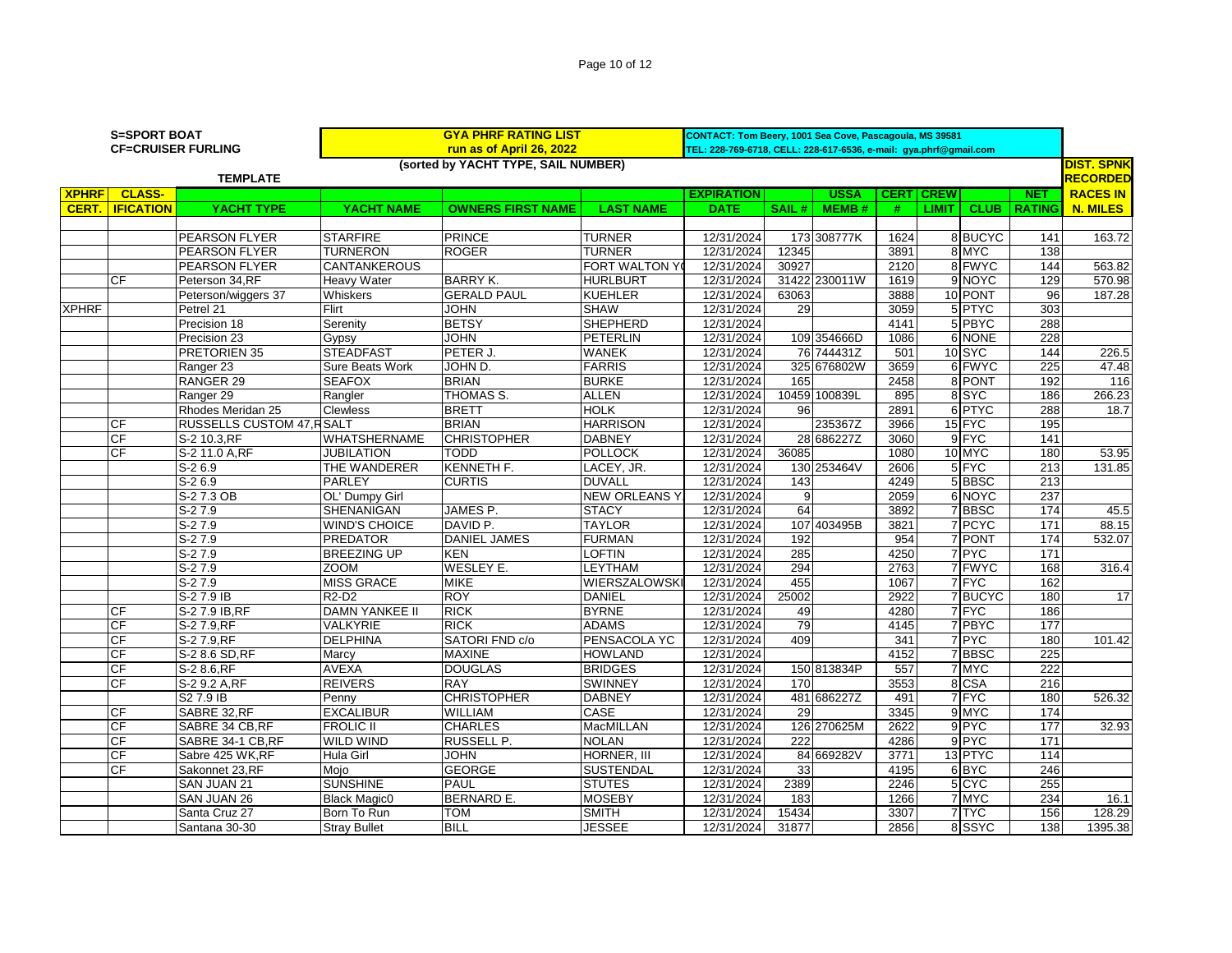| Page 11 of 12 |  |
|---------------|--|
|               |  |

| <b>S=SPORT BOAT</b><br><b>CF=CRUISER FURLING</b> |                  |                          |                                     | CONTACT: Tom Beery, 1001 Sea Cove, Pascagoula, MS 39581<br>TEL: 228-769-6718, CELL: 228-617-6536, e-mail: gya.phrf@gmail.com |                      |                   |                 |                 |             |              |                   |                                  |                 |
|--------------------------------------------------|------------------|--------------------------|-------------------------------------|------------------------------------------------------------------------------------------------------------------------------|----------------------|-------------------|-----------------|-----------------|-------------|--------------|-------------------|----------------------------------|-----------------|
|                                                  |                  |                          | (sorted by YACHT TYPE, SAIL NUMBER) |                                                                                                                              |                      |                   |                 |                 |             |              | <b>DIST. SPNK</b> |                                  |                 |
|                                                  |                  | <b>TEMPLATE</b>          |                                     |                                                                                                                              |                      |                   |                 | <b>RECORDED</b> |             |              |                   |                                  |                 |
| <b>XPHRF</b>                                     | <b>CLASS-</b>    |                          |                                     |                                                                                                                              | <b>LAST NAME</b>     | <b>EXPIRATION</b> |                 | <b>USSA</b>     | <b>CERT</b> | <b>CREW</b>  |                   | <b>NET</b><br><b>CLUB RATING</b> | <b>RACES IN</b> |
| CERT.                                            | <b>IFICATION</b> | YACHT TYPE               | YACHT NAME                          | <b>OWNERS FIRST NAME</b>                                                                                                     |                      | <b>DATE</b>       | SAIL#           | <b>MEMB#</b>    | #           | <b>LIMIT</b> |                   |                                  | N. MILES        |
|                                                  |                  | Santana 30-30 Gp         | Two Pot Screamer II                 | <b>DAVID</b>                                                                                                                 | <b>VAUGHAN</b>       | 12/31/2024        |                 | 33689 650731R   | 3759        |              | 8 FWYC            | 132                              | 1757.41         |
|                                                  |                  | SANTANA 30-30 GP         | <b>JINGO</b>                        | <b>JAY</b>                                                                                                                   | <b>WILLIAMS</b>      | 12/31/2024        |                 | 33861 221404C   | 4214        |              | 8 PCYC            | 132                              |                 |
|                                                  |                  | Santana 30-30 GP         | Ghost V. 1.2                        | <b>CHARLES</b>                                                                                                               | <b>JAGNEAUX</b>      | 12/31/2024        |                 | 87558 757131P   | 4172        |              | 8 CYC             | 129                              |                 |
|                                                  |                  | SANTANA 525              | TA-DA!                              | <b>KEVIN</b>                                                                                                                 | <b>UTEG</b>          | 12/31/2024        | 87              |                 | 3379        |              | 6BUCYC            | 195                              | 47.96           |
|                                                  | S                | <b>SEASCAPE 27</b>       | <b>SEA HORSE</b>                    | <b>IAN</b>                                                                                                                   | <b>McABEAR</b>       | 12/31/2024        | 93              |                 | 4156        |              | 7 NONE            | 126                              |                 |
|                                                  | CF               | SHANNON 52-02, RF        | <b>SATORI</b>                       | <b>JAMES</b>                                                                                                                 | <b>O'CONNELL</b>     | 12/31/2024        |                 | 3 790382U       | 1098        |              | 17 NONE           | 150                              |                 |
|                                                  |                  | <b>SHARPIE 23 CATKTH</b> | <b>MYRNAC</b>                       | W. PETER                                                                                                                     | <b>SAWYER</b>        | 12/31/2024        | 8               |                 | 2726        |              | 6 NONE            | 219                              |                 |
|                                                  |                  | SOVEREL 26               | <b>BRUHAHA</b>                      | lc/o GYLFPORT YC                                                                                                             | <b>VASQUES (SAM)</b> | 12/31/2024        | 20548           |                 | 3744        |              | 7 GYC             | 159                              | 376.12          |
|                                                  |                  | SOVEREL 30 7/8 MOD       | <b>WILD CHERRY</b>                  | <b>KEVIN</b>                                                                                                                 | <b>UTEG</b>          | 12/31/2024        | 3003            |                 | 258         |              | 8 BUCYC           | 129                              | 833.52          |
| <b>XPHRF</b>                                     |                  | <b>STAR</b>              | LA SERENISSIMA                      | CAMILO K.                                                                                                                    | <b>SALAS III</b>     | 12/31/2024        |                 | 6644 230728M    | 4220        |              | 6 SYC             | 156                              |                 |
|                                                  |                  | STONE HORSE 26           | <b>MRS. TINY</b>                    | A.P. TEE""                                                                                                                   | PORTAS, II           | 12/31/2024        |                 |                 | 4251        |              | 7 IHSC            | 267                              |                 |
|                                                  |                  | STONER 25                | Girl                                | <b>JASON</b>                                                                                                                 | <b>BYL</b>           | 12/31/2024        | 14880           |                 | 1018        |              | 6 NOYC            | 195                              | 257.78          |
|                                                  |                  | Swan 54,RF               | Glory                               | <b>JOHN</b>                                                                                                                  | <b>COLLE</b>         | 12/31/2024        |                 | 777 389729M     | 4147        |              | 17 SRYC           | 18                               |                 |
|                                                  |                  | Tartan 10                | Gotcha                              | <b>VICTOR</b>                                                                                                                | <b>ECHENIQUE</b>     | 12/31/2024        |                 | 170 703198X     | 3831        |              | 9 TYC             | 132                              | 374.11          |
|                                                  |                  | Tartan 10                | Helldiver                           | <b>KIMBERLY</b>                                                                                                              | <b>KAMINSKI</b>      | 12/31/2024        |                 | 378 114321F     | 3940        |              | 9NYCP             | 132                              | 421.66          |
|                                                  | СF               | Tartan 28,RF             | Liberty                             | <b>JOHN W.</b>                                                                                                               | <b>DIXON</b>         | 12/31/2024        |                 |                 | 4130        |              | 7 CSA             | 198                              |                 |
|                                                  |                  | <b>TARTAN 30</b>         | <b>CUMULUS</b>                      | <b>MARK</b>                                                                                                                  | <b>CARAHER</b>       | 12/31/2024        |                 | 343 322314H     | 3753        |              | 8 BUCYC           | 177                              | 32.7            |
|                                                  |                  | Tartan 33 R MOD          | Esprit De Vie                       | <b>CHAD</b>                                                                                                                  | <b>FOSTER</b>        | 12/31/2024        | 190             |                 | 3156        |              | 9 MYC             | 147                              | 640.3           |
|                                                  | CF               | Tartan 33,RF             | <b>Red Boat</b>                     | <b>TOM</b>                                                                                                                   | <b>MAAG</b>          | 12/31/2024        |                 | 30348 242665V   | 3215        |              | 9SYC              | 177                              | 84.02           |
|                                                  | CF               | <b>TARTAN 34, RF</b>     | <b>HEATHER</b>                      | SATORI FND c/o                                                                                                               | PENSACOLA YC         | 12/31/2024        | 298             |                 | 3269        |              | $9$ PYC           | 201                              | 12.36           |
|                                                  | CF               | Tartan 34, RF            | <b>Gypsy Wind</b>                   | <b>JACK</b>                                                                                                                  | <b>ARDREY</b>        | 12/31/2024        |                 | 495 260869Z     | 1956        |              | 9 FYC             | 192                              | 75.5            |
|                                                  | CF               | Tartan 34-2,RF           | Vixen                               | <b>DAVID</b>                                                                                                                 | LAUDERBAUGH          | 12/31/2024        |                 | 41034 234625Q   | 3564        |              | 9BBSC             | 165                              | 16.45           |
|                                                  | $\overline{CF}$  | Tartan 3500,RF           | As You Wish                         | <b>RICHARD</b>                                                                                                               | <b>SAMUELS</b>       | 12/31/2024        |                 | 119 309253X     | 3844        |              | 10 <sub>PYC</sub> | 126                              | 48.14           |
|                                                  | CF               | Tartan 37-1 CB,RF        | <b>WINDSOME</b>                     | WILLIAM (BILL)                                                                                                               | <b>JOBST</b>         | 12/31/2024        |                 | 431 170943P     | 3230        |              | 10 TYC            | 153                              |                 |
|                                                  | CF               | Tartan 37-2,RF           | Kanaloa                             | <b>MICHAEL</b>                                                                                                               | <b>BEARD</b>         | 12/31/2024        |                 | 22205 180587Y   | 2946        |              | 10 PYC            | 153                              | 587.27          |
|                                                  | CF               | Tartan 3800 SD MOD, RF   | <b>True Grit</b>                    | <b>ZACHARY</b>                                                                                                               | <b>VAN VOST</b>      | 12/31/2024        | 123             |                 | 4123        |              | 11 BBSC           | 126                              |                 |
|                                                  | CF               | Tartan 4400,RF           | Night Sky                           | <b>JULIE</b>                                                                                                                 | <b>DENTON</b>        | 12/31/2024        |                 | 27 379472L      | 3845        |              | 13 PYC            | 105                              |                 |
|                                                  | CF               | Tayana 42, RF            | Solace                              | <b>CHARLES B.</b>                                                                                                            | <b>COOK</b>          | 12/31/2024        |                 | 107 N/A         | 2860        |              | 13 YPRCC          | 159                              |                 |
|                                                  |                  | Tripp 26                 | <b>TRIPPNAUTIC</b>                  | <b>CATHERINE M.</b>                                                                                                          | <b>ZEHNER</b>        | 12/31/2024        |                 | 280969C         | 181         |              | 7 STAB            | $\overline{117}$                 | 2043.49         |
|                                                  | S                | <b>ULTIMATE 20</b>       | U <sub>2</sub>                      | <b>MIKE</b>                                                                                                                  | LaSARGE              | 12/31/2024        | 99              |                 | 4135        |              | 5 MYC             | 144                              | 29.25           |
|                                                  | S                | Ultimate 20 ODR          | Sailing Miss Daisy                  | <b>ERIK</b>                                                                                                                  | <b>SCHMITZ</b>       | 12/31/2024        | 80              |                 | 4065        |              | 5 FYC             | 144                              | 80.15           |
|                                                  | $\overline{CF}$  | Vagabond 47, RF          | Annabell                            | <b>NATHAN</b>                                                                                                                | SIMONSON             | 12/31/2024        |                 | 4 797199Y       | 4194        |              | 15 PYC            | 165                              |                 |
|                                                  | S                | VIPER 640                | <b>VIPER 299</b>                    | <b>JOHNNY</b>                                                                                                                | <b>WACKER</b>        | 12/31/2024        |                 | 207581A         | 4204        |              | 5 MYC             | 96                               | 7.04            |
|                                                  | S                | VIPER 640                | <b>HOT MESS</b>                     | <b>DEVIN</b>                                                                                                                 | <b>KEISTER</b>       | 12/31/2024        | 18              |                 | 4129        |              | 5 PONT            | 96                               | 14.4            |
|                                                  | S                | Viper 640                | <b>BAD DOG</b>                      | <b>MACHO</b>                                                                                                                 | <b>SLAVICH</b>       | 12/31/2024        | $\overline{25}$ |                 | 4031        |              | 5 NOYC            | 96                               | 190.7           |
|                                                  | S                | VIPER 640                | <b>BLM</b>                          | <b>PASS CHRISTIAN</b>                                                                                                        | YACHT CLUB           | 12/31/2024        | 36              |                 | 4149        |              | 5 PCYC            | 96                               | 52.08           |
|                                                  | S                | <b>VIPER 640</b>         |                                     | <b>JOSH</b>                                                                                                                  | <b>DEUPREE</b>       | 12/31/2024        | 79              |                 | 4258        |              | 5 MYC             | 96                               |                 |
|                                                  | S                | <b>VIPER 640</b>         | <b>FWYC#81</b>                      |                                                                                                                              | FORT WALTON Y        | 12/31/2024        | 81              |                 | 4104        |              | 5 FWYC            | 96                               | 10.9            |
|                                                  | S                | <b>VIPER 640</b>         | SYC #103                            | SOUTHERN Y.C                                                                                                                 | c/o P. RYAN          | 12/31/2024        | 103             |                 | 4022        |              | 5 SYC             | 96                               | 120.66          |
|                                                  | S                | <b>VIPER 640</b>         | <b>NOYC 313</b>                     |                                                                                                                              | <b>NEW ORLEANS Y</b> | 12/31/2024        | 108             |                 | 4274        |              | 5 NOYC            | 96                               |                 |
|                                                  | S                | <b>VIPER 640</b>         |                                     | FORT WALTON YC                                                                                                               | <b>FLEET CAPTAIN</b> | 12/31/2024        | 110             |                 | 4265        |              | 5 FWYC            | 96                               |                 |
|                                                  | S                | <b>VIPER 640</b>         | <b>GO UGLY EARLY</b>                | PCYC C/O JOHN                                                                                                                | DANE III             | 12/31/2024        |                 | 135 107807R     | 2638        |              | 5 PCYC            | 96                               |                 |